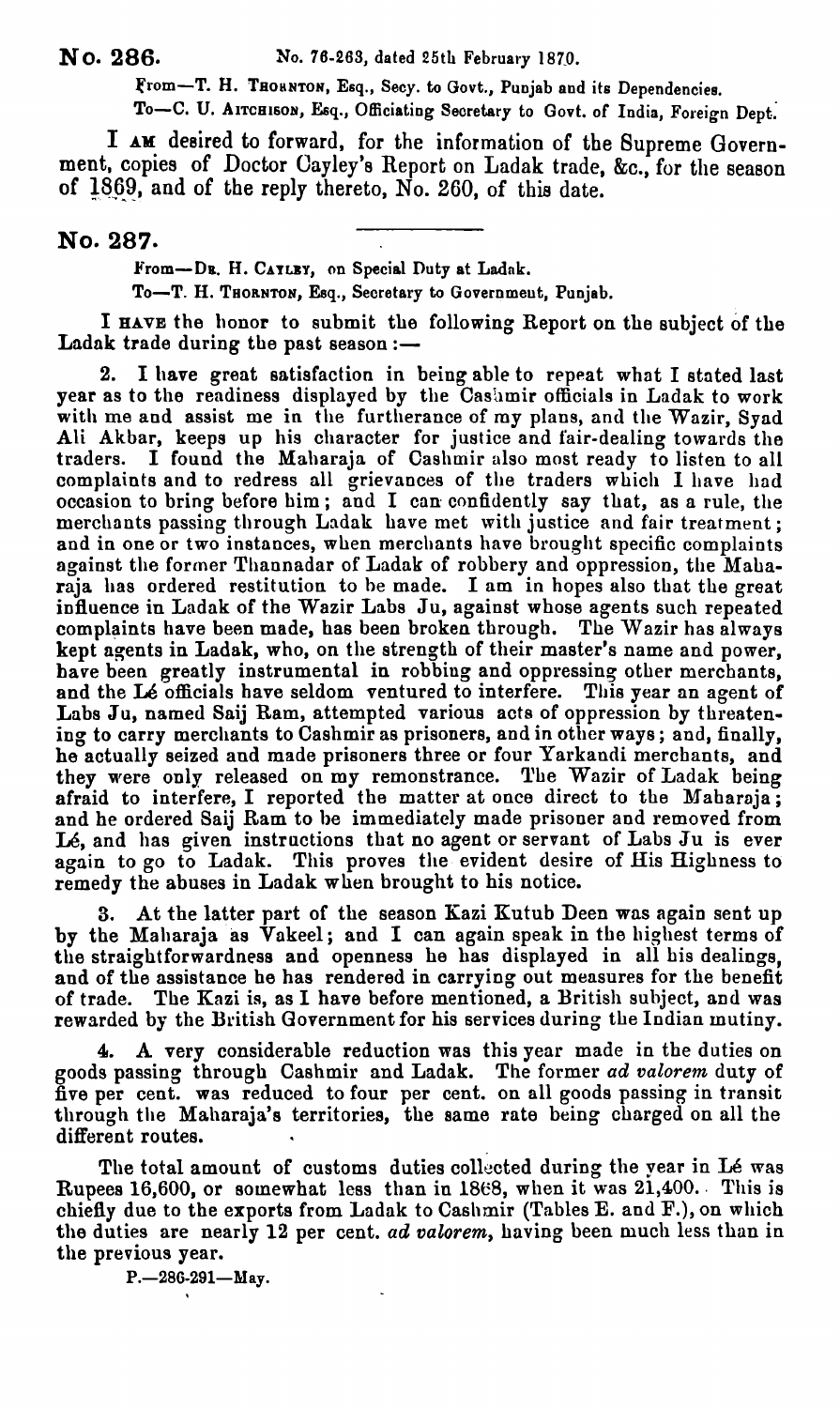By the arrangements now agreed upon by the Maharaja of Cashmir. transit duties are to be entirely abolished on all goods passing through Caslimir territories between the Punjab and the countries boy ond Caslimir. The merchants who have heard of this are highly gratified by the concession, and a very great impulse to commerce may be looked forward as a result of the measure. This reduction of duty was very necessary for the development This reduction of duty was very necessary for the development of the trade with Central Asia; for (as I pointed out in my Reports of the two previous years when recommending the abolition of transit duties) even a four or five per cent. duty pressed most heavily on a trade carried on between regions so far distant from each other, and over such a difficult and dangerous line of country as is presented by the broad and rugged expanse of the Himalayan mountains.

**6.** There are dill many obstacles and difficulties to be overcome before this trade can be largely increased, or can reach the limit of which it is capable. capable. **ICapable**.

One of these is the bad state of the roads, all of which might, at a very moderate labour and expense, be made perfectly adapted to the requirements of the trade: only horse paths are needed, which might, in a few years, if necessary, be made suitable for camels. Even in our own districts of Kullu and Lalioul the roads greatly need improvement, and are still described as being in some places highly difficult and dangerous for laden animals, and the necessary repairs are executed very slowly. Much has, however, been done in the last two years. The Rotang Pass, though only  $13,000$  feet high, still offers great difficulties to the passage of beasts of burden.

In Ladak generally the gradients are less steep and the roads easier, though they are totally neglected. Comparatively little snow falls, and it melts very gradually, so that the roads are not destroyed wholesale by the avalanches and rush of water in the spring, as occurs south of the high mountain ranges. There are nevertheless parts of the road between Lahoul and Lé where improvements are urgently called for. During the latter part of the season the Casllmir authorities were very active in improving the routo from L6 **via** the Changchenmo valley and pass, and were erecting serais for shelter, and promised to establish grain dep6ts at certain points.

6. Paucity of carriage is another great difficulty experienced by **the**  traders in traversing the thinly-inhabited mountain tracts. This is chiefly felt in Kullu and Lahoul. Between Ladak and Yarkand the "kiraya kash" of Yarkand, who possess an unlimited number of excellent baggage horses, are able to meet all requirements in this respect; but between **L5** and the Punjab the want of carriage is very serious, and the traders feel no certainty of being able to carry their goods through Lahoul without great delays, which are, of course, matters of much inconvenience and loss. Owing to the arrangements made last year by Mr. Forsyth, the want of carriage was this season much less felt, but still there was not enough carriage for the merchandize that did pass through; and any increase in future years would require a proportionate increase in means of transport on the road.

A new regulation has been recently made that the loads to be carried by hired ponies or yaks through Lahoul are to be limited to two maunds (1601bs.) for each animal, instead of three maunds, as formerly. This rule, however necessary it may be, will press heavily on the Yarkandi merchants, who already have to pay much more highly for carriage in Lahoul than on any other part of tbe road between Yarkand and the Punjab. The nominal rate is eight annas per stage of 10 to 15 milee for each horse-load, which is reasonable enough, but the traders are made to pay Rupees 13 from Kullu to Rupshu in Ladak, which is at the rate of one rupee per stage; and the reduction in weight will add 50 per cent. to this cost of carriage, unless rates are reduced in proportion. The great difficulty, however, to the Yarkandis will be that all the packages of goods that come over from Central Asia are so made up that each horse-load weighs three maunds, or from 240 to 250lbs., that is,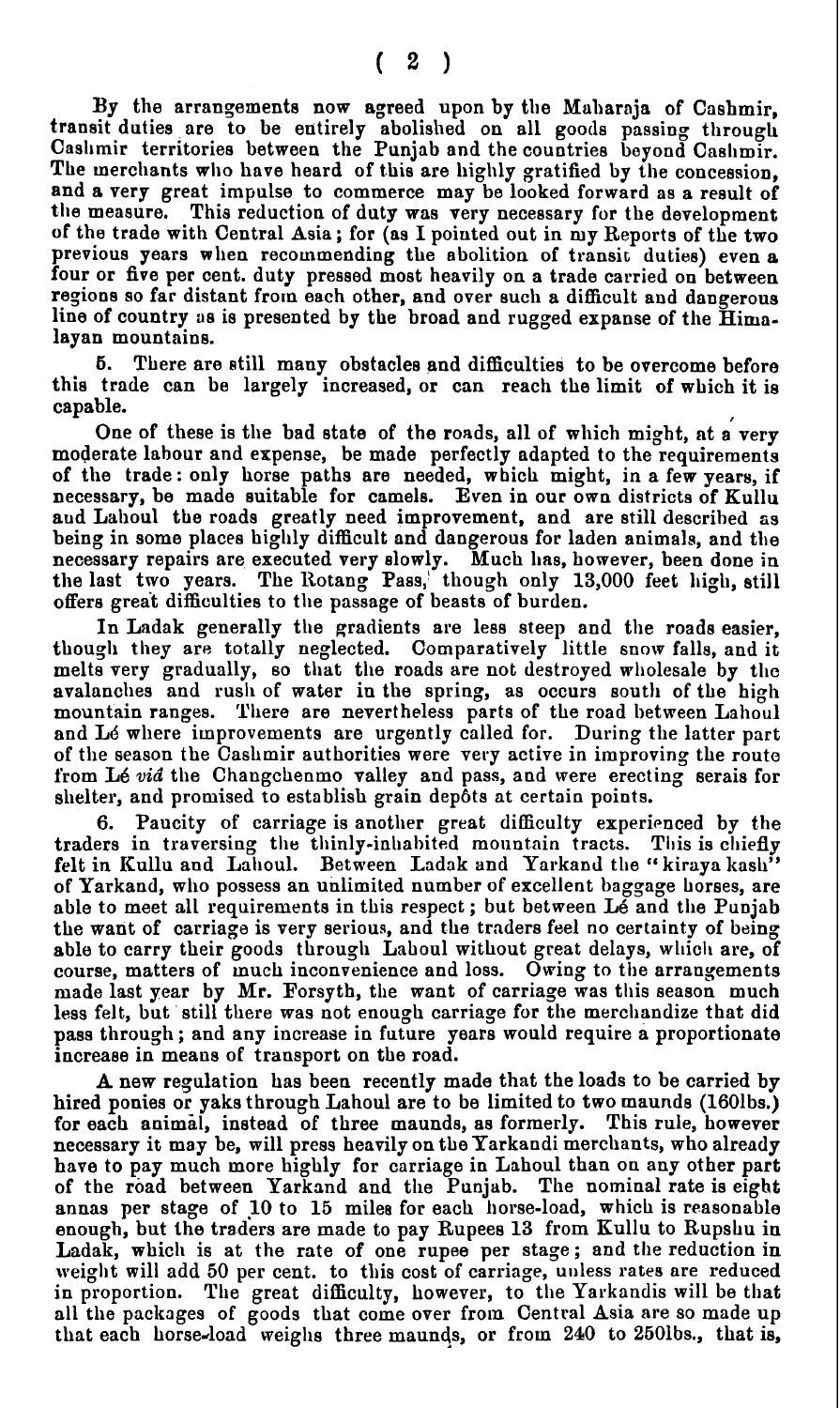every package of charas, silk, pushm, &c., weighs 120lbs., this being the universally acknowledged weight of a half horse-load through all Tibet and Central Asia; and for the merchants to have to open and repack their goods on reaching Lahoul would entail most grievous loss and expense. The point is, I think, deserving of consideration, and requires that some fair arrangement should be made to prevent the merchants from being losers on account of the new rule, as years must elapse before the Yarkandi merchants would be likely to alter the weight of their loads of merchandize from its present recognized standard.

The profits gained in the districts through which the trade passes by the supply of carriage are enormous. The people of Lahoul alone must have received nearly Rupees 9,000 on this account alone during the season.

It is probable that every year, now that the merchants are beginning to pass through direct from Yarkand to the Punjab, they will more and more employ their own baggage annimals instead of trusting to finding carriage on the road. In a short time, too, the Yarkand "kiraya kash" will probably arrange to carry merchandize right through to Kangra and back. I have little doubt that in the'course of a gear or two camels mill come over from Yarkand to Ladak; but until the road through Lahoul and over the Rotang is rendered easier, they will hardly be able to get to the Punjab.

**7.** Insufficiency of supplies, as grain or fodder, may seriously impede the opening out of the direct road from Lahoul by the Changchenmo pass and valley, as but little cultivation and few villages occur along the line of route and this want may force the traders round by Lé. Supplies are, however, plentiful enough in other parts of Ladak, and it is only required that, for a time at least, the Lé authorities should arrange for the maintenance of depôts at one or more suitable places along the Changcllenmo route in Ladak, where such supplies could always be procured at a fair rate, as is now done on the Karakoram route; and I have no doubt the Cashmir Government would readily agree to this.

There is a general desire on the part of most of the merchants to go by the Changchenmo route to Yarkand in preference to the Karakoram, which is so extremely difficult and dangerous, if they feel confident that no objection will be made by the Cashmir authorities. As I have before brought to notice, the Ladak authorities did at first tacitly oppose the opening of the Changchenmo route; but at the latter part of the season this opposition was entirely abandoned, and they exerted themselves to the utmost to assist and encourage the traders who would consent to go by it.

The advantages of the route by Changchenmo over that by the Karakoram have so often been pointed out, that I need not again refer to them. There is a general report of a far easier route through Rudok further to the eastward. It, however, runs through Lhassa territory, and is completely closed by the exclusive policy of that country; and as Lhassa seems to have prac-' tically tlirown off the Chinese yoke, little advantage can be expected from the interference of the Government of China.

**9.** In the accompanying Tables will be found a detailed list of the imports and exports of Ladak during the year, the different routes being shown separately.

A comparison of the Trade Returns of each of the three last years shows a steady progressive increase, which is entirely due to the improved state of the roads and the measures taken for the proper protection of the traders in Ladak and Cashmir.

| The total value of the imports into, and exports |                   |               |
|--------------------------------------------------|-------------------|---------------|
| from, Ladak during the year was<br>$\cdots$      | $\mathbf{A}$      | Rs. 12,91,587 |
| In 1868 the amount was<br>$\cdots$<br>$\cdots$   | $\cdots$ $\cdots$ | 10,38,401     |
| And in 1867<br><br>$\cdots$<br><br>              |                   | 5,54,945      |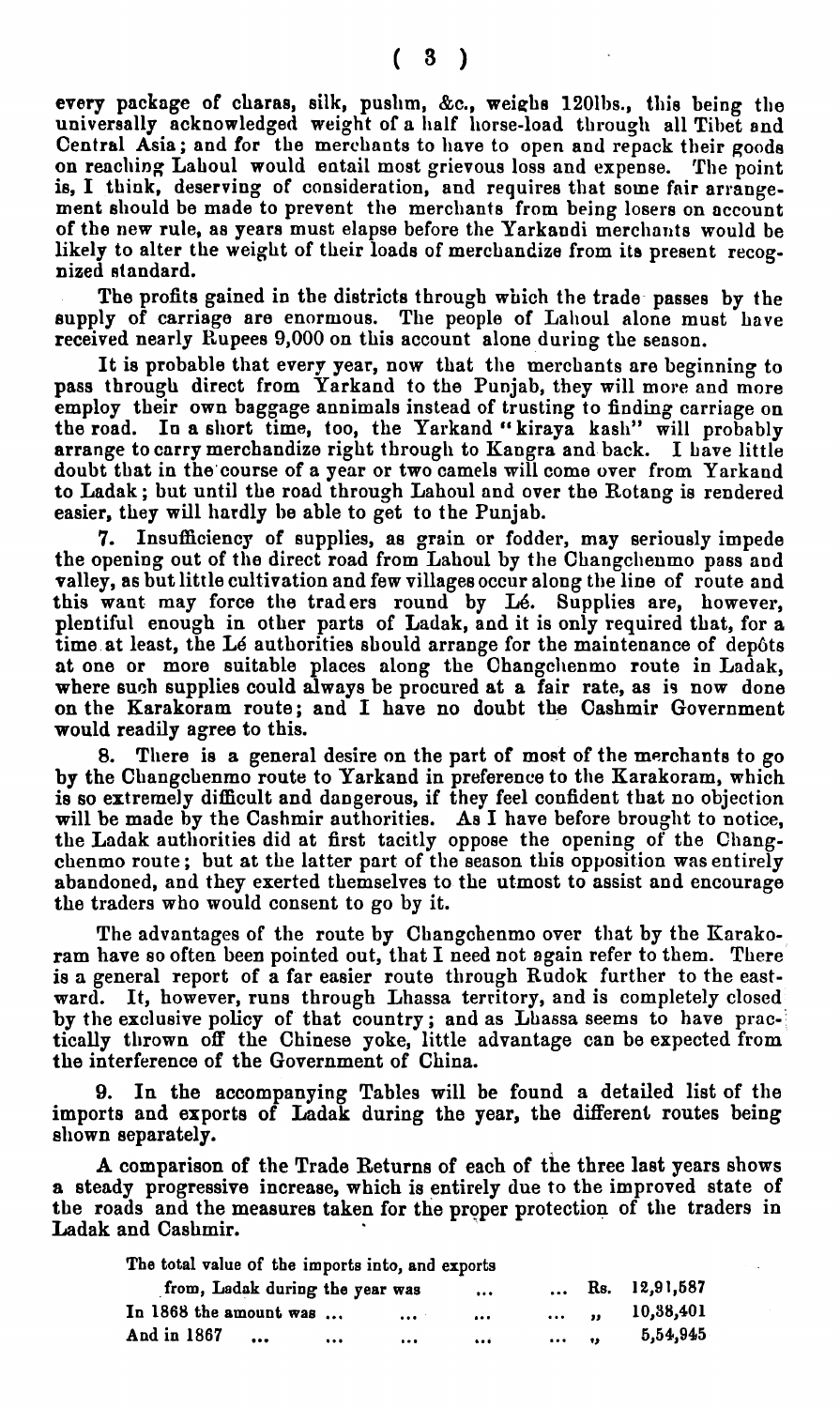These figures include the trade with Cashmir and Chanthang, as well as that between the Punjab and Central Asia, and comprise the entire imports and exports registered at Lé, so that the actual value of the goods entering Lndak must be estimated at about one half the above totals.

Besides the merchandize ehown in the Returns, nearly 900 horses and mules and large amounts of gold and silver were brought over from Yarkand.

This year's increase of only  $2\frac{1}{2}$  lakhs of rupees appears much less in proportion than that of the previous year, when the trade nearly doubled ; but, omitting entirely the trade with Cashmir and Chanthang, and estimating only the through traffic between Hindustan and Central Asia, the increase is hardly Besides the merchandize shown in the Returns, nearly 900 horses and<br>mules and large amounts of gold and silver were brought over from Yarkand.<br>This year's increase of only  $2\frac{1}{2}$  lakhs of rupees appears much less in pr

|                                    |                       |          | ,,,,,,                          | 1000.      |  |
|------------------------------------|-----------------------|----------|---------------------------------|------------|--|
|                                    |                       |          |                                 | $\sim$     |  |
| Imports into Ladak from Yarkand    |                       |          | Rs. 1,58,057 Rs. 2,78,799       |            |  |
| Ditto ditto ditto Punjab           | $\bullet$             | $\cdots$ | 2,06,110                        | , 1,95,957 |  |
| Exports from Ladak to Yarkand      | $\bullet$ - $\bullet$ |          | $\cdots$ , , 1,23,999           | , 1,93,323 |  |
| ditto ditto Punjab<br><b>Ditto</b> | $\cdots$              |          | $\ldots$ , 1,10,117 , 3,16,887  |            |  |
|                                    |                       |          | Total Rs. 5,97,483 Rs. 9,84,966 |            |  |

showing an excess of nearly four laklis of rupees in the *through* traffic of the present year over that of 1868.

10. The increase in the trade consists entirely of goods brought over by Yarkandi merchants from Yarkand, who have flocked over in unusual numbers. The merchandize in their hands was worth nearly three lakhs, besides about 900 horses and mules for ale, and a very large amount of gold and silver in the form of gold dust, gold coins (tillas) and silver ingots (kurus or yambus). In addition to the regular traders, nearly 800 pilgrims, men, women, and children, and many of them people of wealth and position, have passed through Ladak to go to Mecca. They have nearly all brought considerable sums for their road expenses and to trade with on their return through India. I hear that in Amritsar and other places large amounts of gold and silver jewelry and precious stones have been displayed by them. Among these pilgrims **1 may** mention-

Mirza Alam, a nephew of the Kushbegi.

Ayi Khan, widow of one of the sons of old Habeeb-ollah Khan of Khotan, and who has large estates and great wealth.

Ibrahim, the chief Maulvi of Kashgar, with a large following of Maulvis and pupils.

Mahomed Amin and two or three more of the chief merchants of Kashgar.

I believe that fear of the advance of Russia and probable troubles in Yarkand has helped to drive over so many wealthy people, as they wish to be out of the way till affairs look more settled.

, **11.** The traders from the Punjab have come in rather fewer numbcrs than last year, and it seems to suit them better to purchase the productions of Yarkand in Kangra or Amritsar than to make the long and arduous journer to Ladak or Yarkand. The merchants of the latter country are much more bold and enterprising, and are not easily deterred by dangers or difficulties. Some of the Punjab merchants have, however, displayed a very adventurous spirit; and among them I can especially mention Tara Sing, Sikh merchant of Rawul Pindee, who, last year, most courageously went over to Yarkand with a large stock of goods, and returned this year in safety and highly pleased with the profitable results of his expedition. In Yarkand he was treated with distinction; for although both Ruler and people are strictly Mahomedan, they are far too mercantile in spirit to show intolerance to people of other creeds, and Hindus, who have lately gone to the country, have met with no interference on account of their religion; and, as is well known, two English travellers, who went over last year, were treated with kindness and distinction.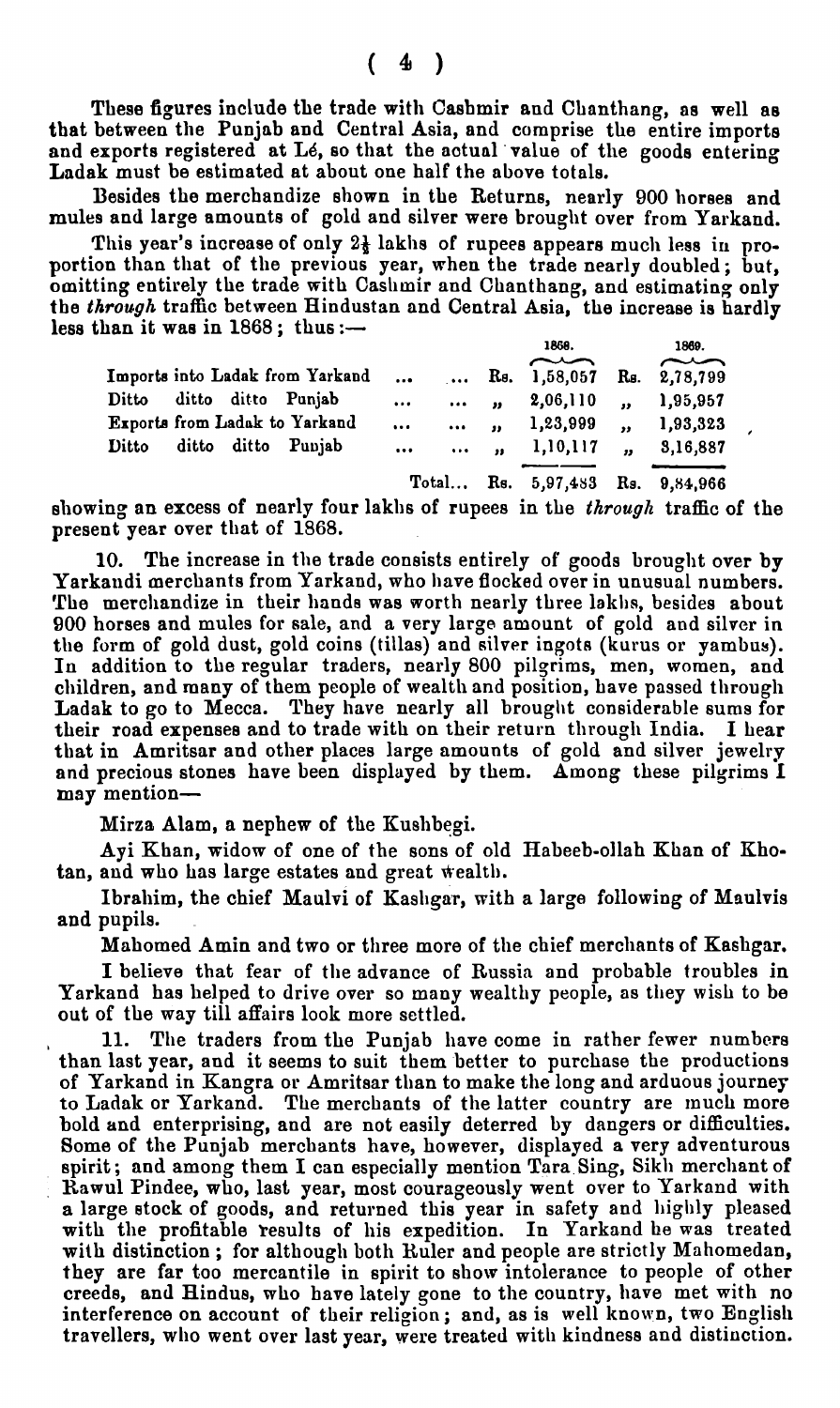There **ie** evidently a strong desire on the part of the Kuehbegi, as well as of the Yarkandis generally, to be on friendly terms with India, and to promote commerce and free intercourse between the two countries. **The** present Ruler is fully alive to the advantages of trade, and endeavours to conciliate the foreign merchants entering his territories. The only people who try to close the Yarkaod market to the entrance of Indian traders are the Cashmirie, who unremittingly endeavour, by false accusations and lying reports, to throw suspicion and disoredit on the motives of the merchants from Hindustan ; and in several casee they have brought them into serious trouble and danger. It is to be hoped, however, that the influence of the Casbmiris resident in Yarkand will by degrees be entirely destroyed.

**12.** The merchandize passing through Ladak differed but little from that described in previous years. I may, however, notice from Yarkand-

1st.-Raw silk, of which in 1867 only one maund (80ths.) was imported from Yarkand, rose in l868 to 47 maunda, and in 1869 to 127 maunds.

The trade in eilk is likely to increase enormously, as the supply seems unlimited, and it is getting known that it will obtain a market. Hitherto the Amritsar merchants have despised the KLotan silk because of its apparently coarse, hard fibre, which they do not know how to soften and prepare, and they prefer the fine, delicate Bokhara silk; but for the European markets the Khotan silk is of more value, as it can be made up into richer and more eubstantial fabrics. I have in former pears described how universally silkworms are reared and silk produced in Khotan.

 $2nd$ . Silk fabrics, some of them of beautiful texture and rich colours, have this year come over in considerable quantity.

 $3rd.$ —Pushm was imported in much less quantity than last year, chiefly owing to the Cashmir market being overstocked. More than the usual amount was exported to the Punjab; but the merchants as yet feel no certainty of being able to sell it at a fair price, as it is current among them that the Amritsar shawl merchants will not take fine pushm, but prefer the coarse wools, which are cheaper.

 $4th$ .--Bhung or charas was less in quantity than last year, and, of course, the demand for this drug is strictly limited. The quality of the bhung was, however, far finer than anything ever before seen in Ladak, and fetched double the usual price, the reason being that the finest charas, which is grown at Yanghissar, and goes usually by ICokand and Bokhara, was this year brought up by merchants coming to Ladak on account of the high duties and unsettled state of road through Kokand and Russian Turkistan.

5th.-Tea comes in large quantities every year from Lhassa: it is all brick tea, and is chiefly consumed in Tibet and Cashmir. This year a few bricks of tea, as samples, went over to Yarkand. The value of the tea from Lllassa was Bupees 86,000, and the selling price in **L6** Rupees **2-4** per pound.

6th.-Felt rugs and carpets of Khotan and Yarkand make were brought over in considerable quantity to the value of Rupees 9,000, and, I believe, sold well at Palumpore Fair.

7th.-Gold dust and silver ingots (kurus or yambus) were largely imported, the former to the value of Rupees 4'7,000, and the latter Rupees 57,500, besides gold coins *(tillas)*. The above forms but a small portion of the gold and silver actually in possession of the merchants and pilgrims, and no accurate estimate can be formed of the amount they really bring over. The universal accounts may, I believe, be relied on, that the gold fields of Khotan are practically inexhaustible, and the gold is obtained without any great labour or difficulty.

 $8th$ .—Great numbers of other articles were brought from Yarkand in smaller quantities.

**P.**  $-286.291 - May.$  **2**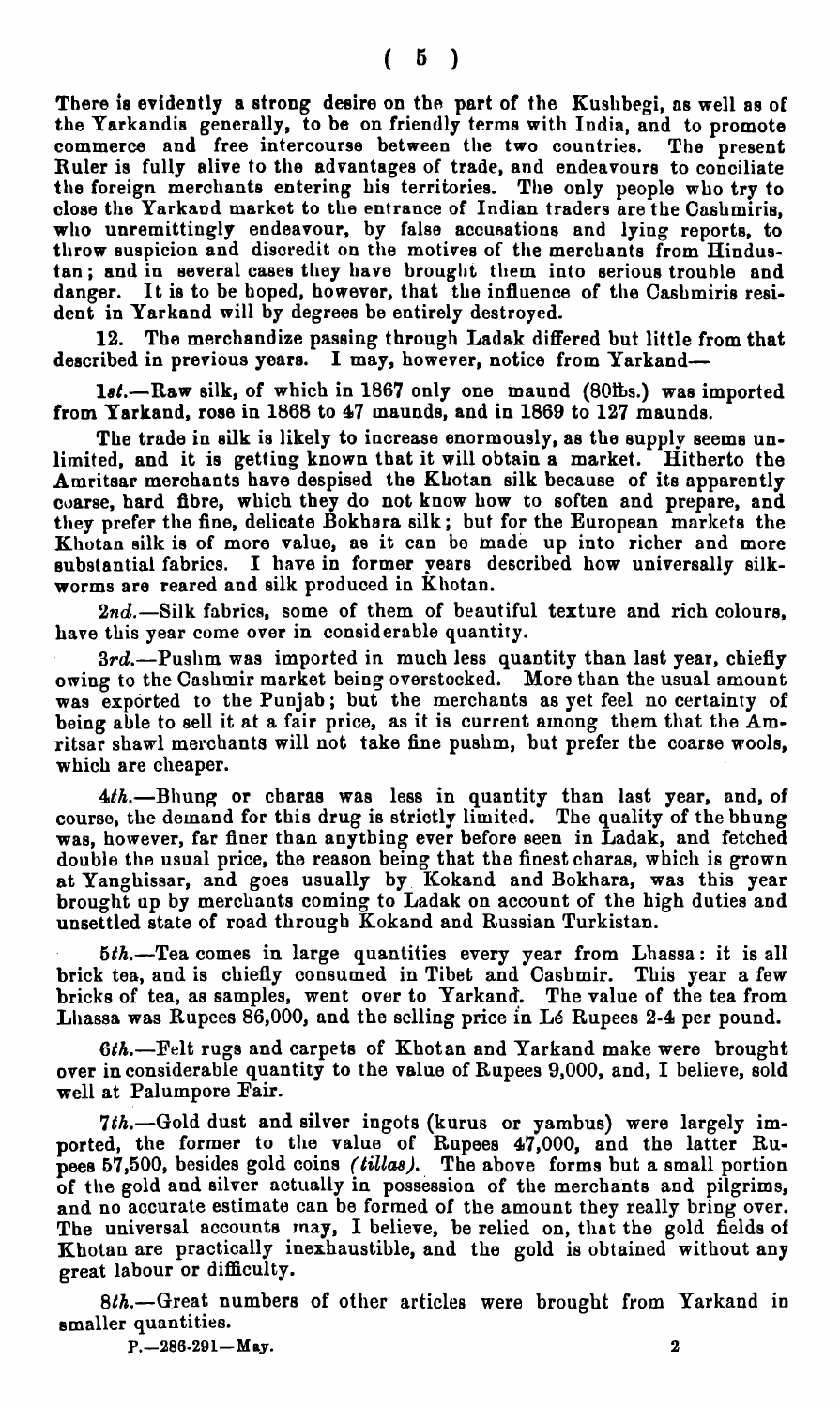9th.-A few Russian articles, as broadcloth, gold thread, and embroidery, beet, sugar, &c., came in very small quantities.

13. From Chanthang most of the goods, except musk bags, are for consumption in Cashmir and Ladak.

This year 450 tolas of gold dust (Rupees 5,850) were for the first time brought from the Lhassa gold fields.

14. The total value of the imports from Yarkand and Chanthang during the year were-

| Yarkand<br>Chanthang      | $\cdots$<br>$\cdots$ | $\cdots$<br>$\cdots$ | $\cdots$<br>$\cdots$ | Rs. 2,78,799<br>, 1, 33, 788                                    |              |            |   |
|---------------------------|----------------------|----------------------|----------------------|-----------------------------------------------------------------|--------------|------------|---|
| In 1868 these values were |                      |                      | $\cdots$<br>$\cdots$ | Total, Rs. 4,12,587<br>Rs. 1,58,057 from Yarkand.<br>, 1,39,900 | $\mathbf{a}$ | Chanthang. |   |
|                           |                      |                      |                      | Total, Rs. 2,97,957                                             |              |            | , |

**15.** The imports from the Punjab were much what have been described in previous years, cotton goods, tea, spices, red leather, sugar, drugs, indigo, &C., forming the staple articles.

The total value was Rupees 1,95,957, or about Rupees 10,000 less than in 1868. Of this, 1,085 maunds, worth Rupees 1,22,673, came by the Kullu Of this,  $1,085$  maunds, worth Rupees  $1,22,673$ , came by the Kullu route; 71 maunds, worth Rupees 8,533, by Rampore; and 649 maunds, worth Rupees 64,751, by Cashmir: the latter almost entirely in the hands of traders of Cashmir.

 $1st. -Tea. - Only 69$  maunds of this were imported, to the disappointment of the Yurkandis, who were all crying out for tea, which is now the great want of the country. The prices obtained by Tara Sing in Yarkand for Kangra green tea varied from Rupees 4 to **7** per pound. In Yarkand and **the**  whole of Central Asia the desire for tea is universal ; and this want can now only be supplied from India.

Nearly all the Yarkandi merchants have this year gone to the Punjab to buy tea, and seem to have made large purchases, by barter, at Palumpore Fair. The tea trade promises well for the future.

2nd.-Indigo was again in great demand, and the new Aniline dyes, of which a few samples went over to Yarkand last year, were much sought after.

3rd.-Otter skins are much prized, and fetch in Lé Rupees 4 and in Yarkand Rupees 6 each, and even more : during the season over Rupees 35,000 worth (Ladak value) passed through Lé.

*4th.-Cloths and calicos* of all kinds, plain and fancy, muslins, merinos, chintz, **&C.,** of English manufacture, besides valuable velvets, brocades, &C., were as usual, largely exported to Yarkand.

16. The exports to the Punjab by the different routes were as follows :-

| By Kullu, 1,568 maunds, value |  | $\cdots$ | $\ldots$ Rs. 1,90,472       |
|-------------------------------|--|----------|-----------------------------|
| " Rampore, 89 do. do.         |  | $\cdots$ | $\ldots$ , $\ldots$ , 6,035 |
| " Cashmir, 327 do. do.        |  | $\cdots$ | $\ldots$ , $1,20,353$       |
| Total 1,985 do. do.           |  | $\cdots$ | $\ldots$ Rs. 3,16,860       |

The articles generally corresponded with the imports from Yarkand.

17. The exports to Yarkand and Lhassa again, in great measure, are similar to the imports from the Punjab. The value of the exports to Yarkand was Rupees 1,96,323, and to Chanthang or Lhassa Rupees 57,889.

The local trade between Ladak and other Cashmir territories was somewhat less than in 1868. The imports into Ladak amounted to Rupees 40,000, the exports Rupees 71,919.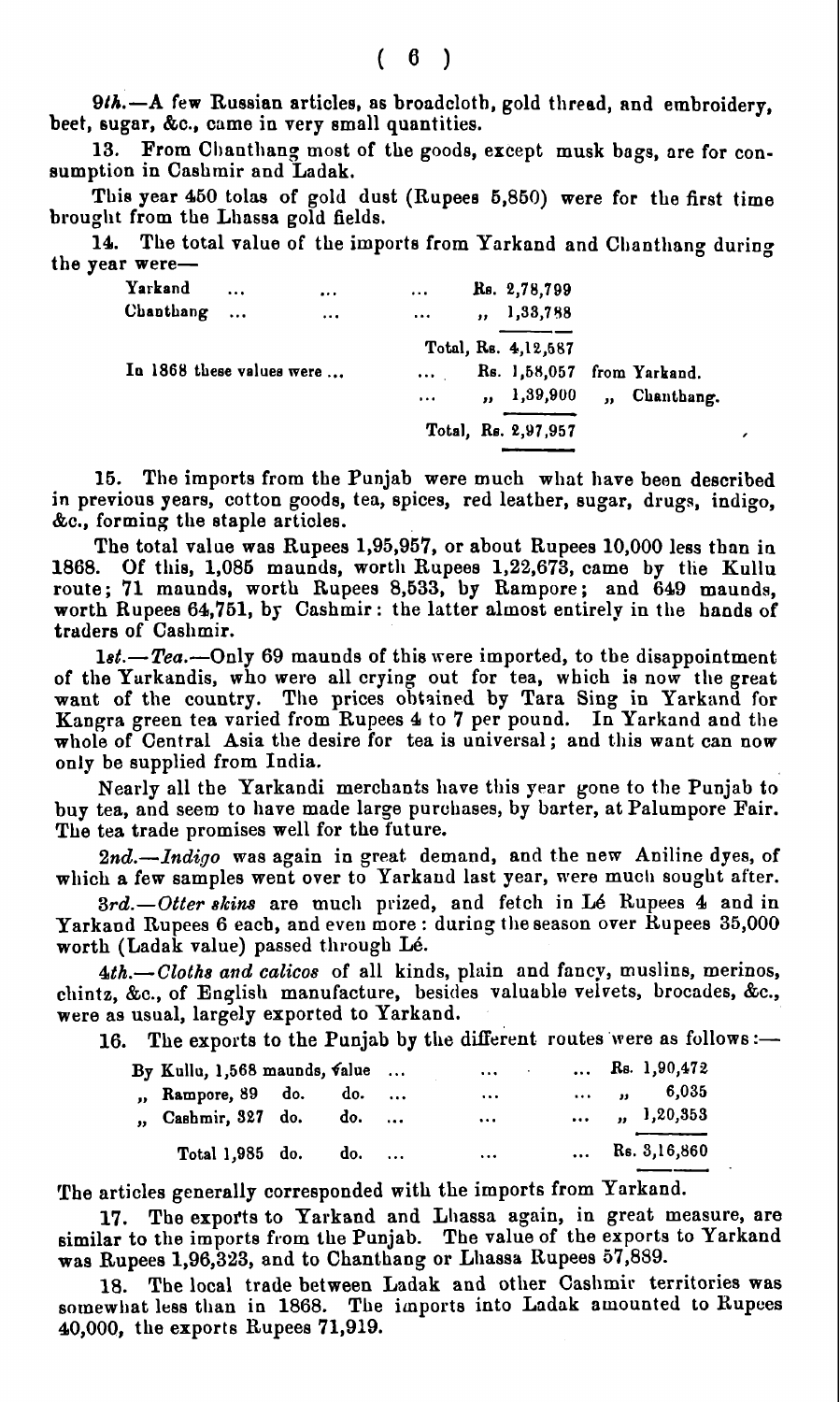19. As before noticed, the increase in the trade has been entirely owing to the arrival of a large nurnber of Yarkandi merchants, who chiefly went on through Ladak to the Punjab, and must, of course, return next season with a corresponding amount of English manufactures and Indian products.

It is probable that in future years the precious metals and raw silk will be imported in greatly increased quantities, whilst the bhung, felts, &c., will remain nearly the same. The import of pushm will depend chiefly on the readiness displayed by the Amritsar and Punjab shawl merchants to take the fine **Turfani** wool.

**20.** Prom the Punjab a great increase may he expected in the exports of tea, piece-goods, brocades, indigo, and other dyes, skins and leather, and, above all, in arms. English guns, rifles, and pistols, are in great request, and breechloaders are especially desired for men of rank. This year **26** guns and rifles, and 11 pistols, of English make, were taken to Yarkand.

**21.** The entire number of people, horses, and loads of merchandize which arrived in Lé during the season in connection with this trade were-

Traders 1,223; pilgrims 793; loads of merchandize 2,108; horses for sale **<sup>829</sup>**; mules **<sup>94</sup>**; asses 234 ; slreep 412. The people of the country necessarily derive great profits by supplying the wants of so large an influx of foreigners, and the country itself is, of course, equally benefited.

**22.** The annual fair at **L6** was held in September, and largely attended, and the display of merchandize of all kinds was very considerable. Valuable prizes and rewards were given by the Maharaja, and liberally distributed among the merchants, and the fair was a decided success.

**23.** I beg to bring to the notice of Government the valuable services rendered by Tara Sing of Rawul Pindee. Tara Sing has been for about **16** years engaged in trade with Ladak; and during the first **two** years of my residence in **L6** he gave me great help by openly bringing forwara the complaints of the traders and explaining the difficulties under which they laboured at a time when the merchants generally were afraid to speak out. Last year, at my suggestion, he, in spite of much opposition, went over to Yarkand, feeling, of course, very anxious as to how he would be treated on account of his religion. He was, however, very well received, and made a most profitable speculation. He has made friends with many of the officials and merchants He has made friends with many of the officials and merchants of Yarkand, and has induced many of the latter to go to Palumpore Fair. Tara Sing also made hirnself useful at the fair, as the Commissioner of Jullundhur testifies, and he has, in many ways, been greatly instrumental in developing the Yarkand trade, and I consider that he is deserving of great consideration, and his services will, I trust, meet with some mark of approval from the Government. Tara Sing is very desirous of the privilege of being allowed a chair on public occasions, which small mark of honor will, I hope, be granted to him.

**24.** Another merchant, named Bhoniad Ali, who was formerly a Munshi employed under me at Lé, has this year gone to Yarkand, and has also made himself useful by sending news and in other ways; and from his intelligence and industry he will, I feel sure, be able, on his return, to afford most valuable information to the Government; and such conduct will, I hope, be deemed worthy of encouragement and reward.

**25.** I beg also to recommend to your notice the conduct of Kazi Kutub Deen, Vakeel of the Maharaja, whom I have before mentioned. The Kazi has always acted in a spirit of openness and fairness, and has honestly endeavoured to correct the abuses complained of in Ladak, and has been most zealous in promoting trade; and as he is a British subject whose services have already been rewarded, I think that he is deserving of some further mark of approval at the hands of Government.

The course of events in Yarkand and the changes that have taken place during the last 12 months may be thus briefly summed up :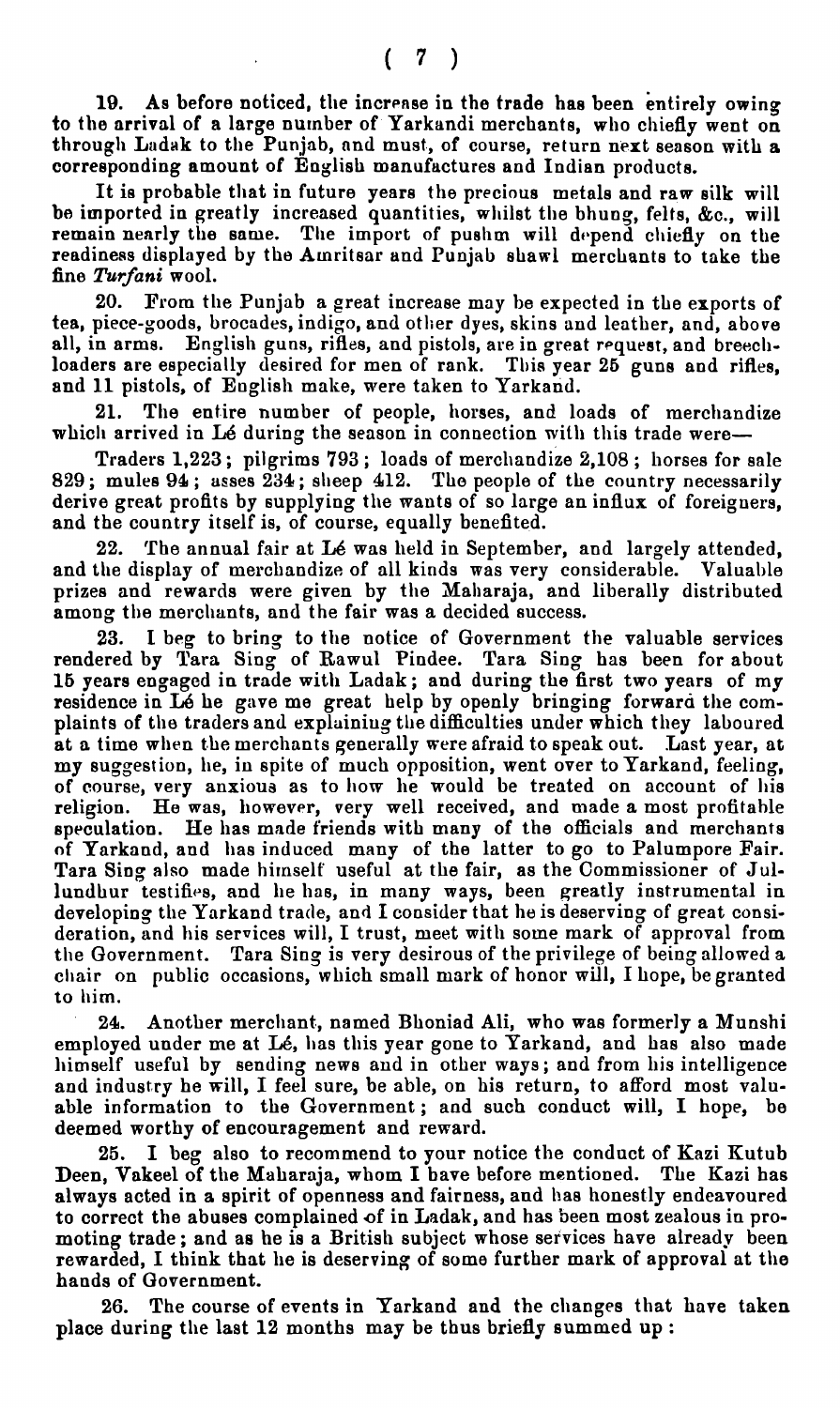**The** Kushbegi, or, **ae** he now styles himaelf, the "Atalik Qhazee," is still in undisputed possession of the throne of Yarkand and all the provinces conquered by him; and no outbreak of any kind has occurred in his dominions to disturb his rule. He still seems to be popular with a large class of his subjects, and especially with the mercantile community, which he encourages and protects. His army keep faithful, but the later accounts describe the troops as unsettled on account of the near approach of the Russians, and the fear of an invasion by that, in their **eyes,** irresistible power. This feeling has spread through the whole country, and is maintained by the present relations of Russia to the previously independent countries of Bokhara, Kokand, and Andijan, which have, **as the** people express it, now become Russian; for, although still under their own Rulers, and not occupied by Russian troops, these States seem to have entirely submitted to Russian influence and counsels.

In the autumn of 1868 two Russian officers came to Kashgar, but were stopped before entering the town, and were escorted back again as quickly as possible over the frontier. A Russian merchant also arrived ; but **he,** too was sent back, and not allowed to trade. The Envoy whom the Kushbegi sent to Russia returned about the same time without any answer to his requests, and no negotiations were entered on between the two countries.

On the Narain River, about five marches from Kashgar, in the direction of Almati, the Russians have built a fort and a bridge over the river. The Kushbegi has also strengthened and strongly garrisoned his advanco post at Artush, and built two or three new forts on the frontier to protect the road to Kashgar, the two forces being separated by a distance of about two days' march. The Kushbegi has all along been anxious to avoid all intercourse and to keep clear of any dispute with the Russians, and gave the strictest orders to his troops to abstain from any act of hostility, unless actually attacked. The people of tlie country, called Nogai, a semi-Tartar race of Mahomedane, who have settled under Russian rule, continued to pass as traders, **&C.,** between the In July some slight collision seems to have occurred between the opposing forces, confined, however, apparently to small foraging parties. Directly this came to the ears of the Kushbegi, he recalled the commandant from the frontier, and, it is said, had him beheaded for breaking his orders, and at once collected reinforcements from Yarkand, Khotan, and all parts of his dominions, and hurried every available man to the frontier, and sent his son and chief officers in command. In the course of a few weeks he despatched over 12,000 men. The Russians also largely reinforced their garrison on the Narain, and advanced across the river to within four marches of Kashgar. No further hostilities are reported, and the Kushbegi seems again endeavouring to open negotiations, and is said to have sent bis son as an Envoy. The Russians are always said to demand the right of a settlement in Kashgar and a road through Yarkaud, which the Kusllbegi knows to mean loss of independence to himself. The Russian force is said to number 3,000, of which about 600 are regular Russian troops.

**F 27.** From the aide of Kokand it is reported that Buzrug Khan, Tora, who was formerly Ruler in Yarkand, but was deposed by his own Minister, the present Kusllbegi, and who, two years ago, came down through Ladak to the Punjab, has returned to Kokand, and is planning an attempt to recover the throne of Yarkand, and that he is assisted, and in fact supplied with troops for this purpose, by IClludayar Khan of Kokand, who is a bitter enemy to the Kushbegi. At present no attack has been made.

In July or August a large caravan of merchants reached Kashgar from Kokand after an interval of more than a year, during which the road was closed : several Bokhara merchants came by it. **All** describe the great risk and almost impossibility of trading through Bokhara and Russian Turkistan, owing to the unsettled state of the country and the excessive duities, which, on all English goods, are quite prohibitive.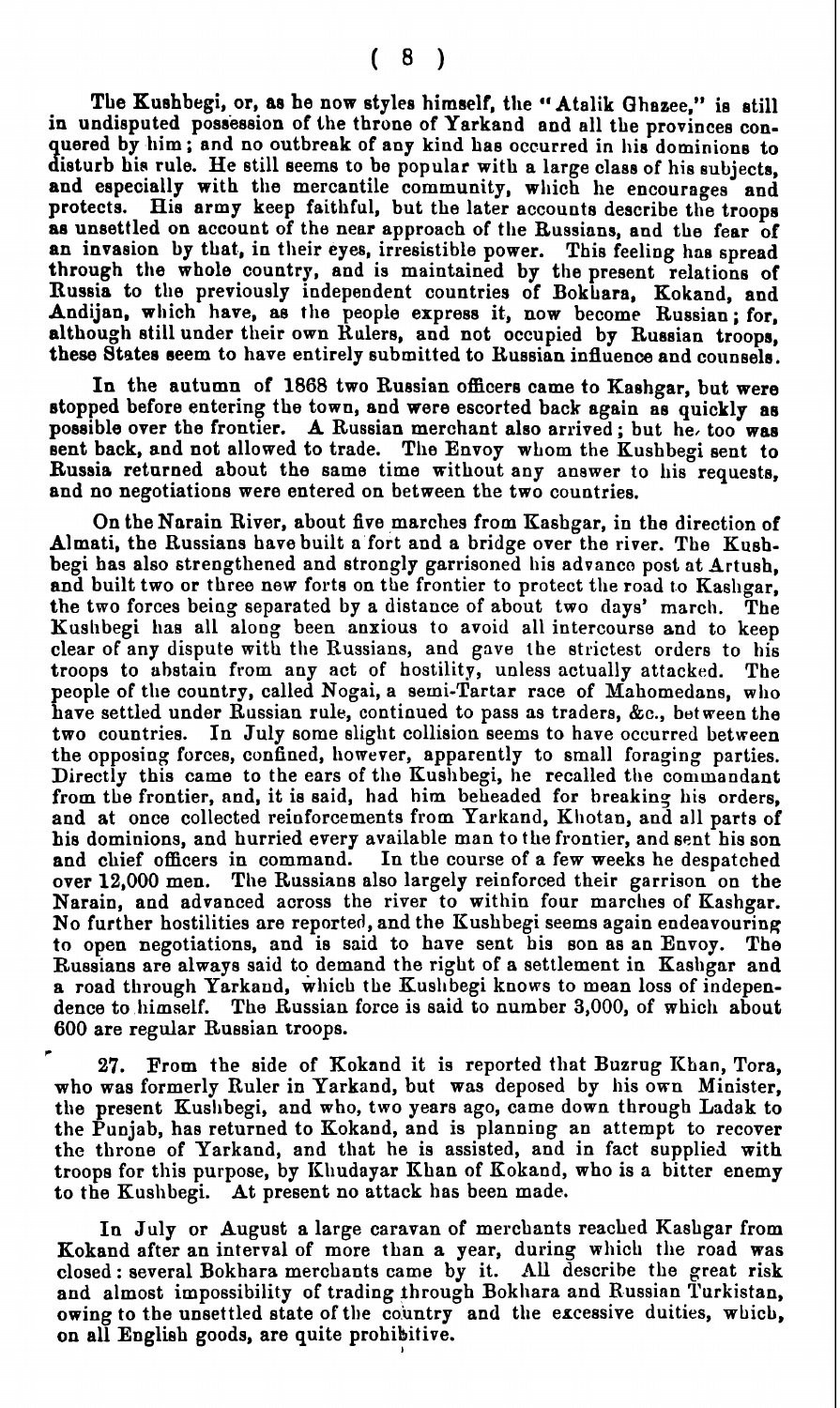**28.** In the early part of last seaeon the Kushbegi decided to send an Envoy to India, and told Mr. Shaw in Yarkand that the Envoy should either accompany him or follow immediately. An Envoy was appointed and all preparations made for his journey, but he was never sent, and the anxiety of **the** Kushbegi on account of the near approach of the Russians and other circumstancee stopped the plan for the time. Now, however, news has just come that two Envoys have just reached Ladak, and may be expected here shortly-one is sent to the Maharaja of Cashmir, and the other to the Government of India.

The Kushbegi strongly desires to be on friendly terms with us, and thia year all the Hindustani merchants who have visited Yarkand have been well treated, and even a surveying Munshi, who was discovered there in disguise, when he explained that he was employed under the British Government, was set free, and allowed to leave unmolested.

**29.** In the east there have been some disturbances among the people of Ili and Rumchi (Orumchi). Both these districts are independent of Yarkand, and were formerly under the Ohinese ; but in the Tungani rebellion the Chinese were entirely driven out, and their garrisons generally massacred. In Ili the *Toranchis* are now in power, and the *Tunganis* rule in Rumchi; and they have apparently been fighting among themselves : both these people are Mahomedan and descendants of the followers of Timur, who intermixed with the Chinese population,- the Toranchis settling in Ili, while the Tunganis spread over the whole of Eastern Turkistan. It is reported that four Envoys arrived from China, and were presented to the " Daoud Khalifa," the Tungani Ruler of Rumchi, who has sent back to Pekin to ask if the men were really sent as Envoys, or if they were only come as spies. Since then a Chinese force is said to have reached Rumchi for the purpose of retaking Yarkand, and that the Tunganis have joined them : this is, however, very improbable. It is true that a *kafila* of China tea has arrived at Yarkand, but in all probability it has only come from Kara **Shahar,** where it has been in store for several years since the Chinese were driven out. There are said to be enormous stores of tea in the ruined city of Kara Shahar. This city is two marches beyond Koila, the most easterly town of the Kushbegi's dominions, and Rumchi is eight marches further to the east on the main road to China.

The latest news received from Yarkand is dated October 26th, just after the Euvoy had left for Ladak.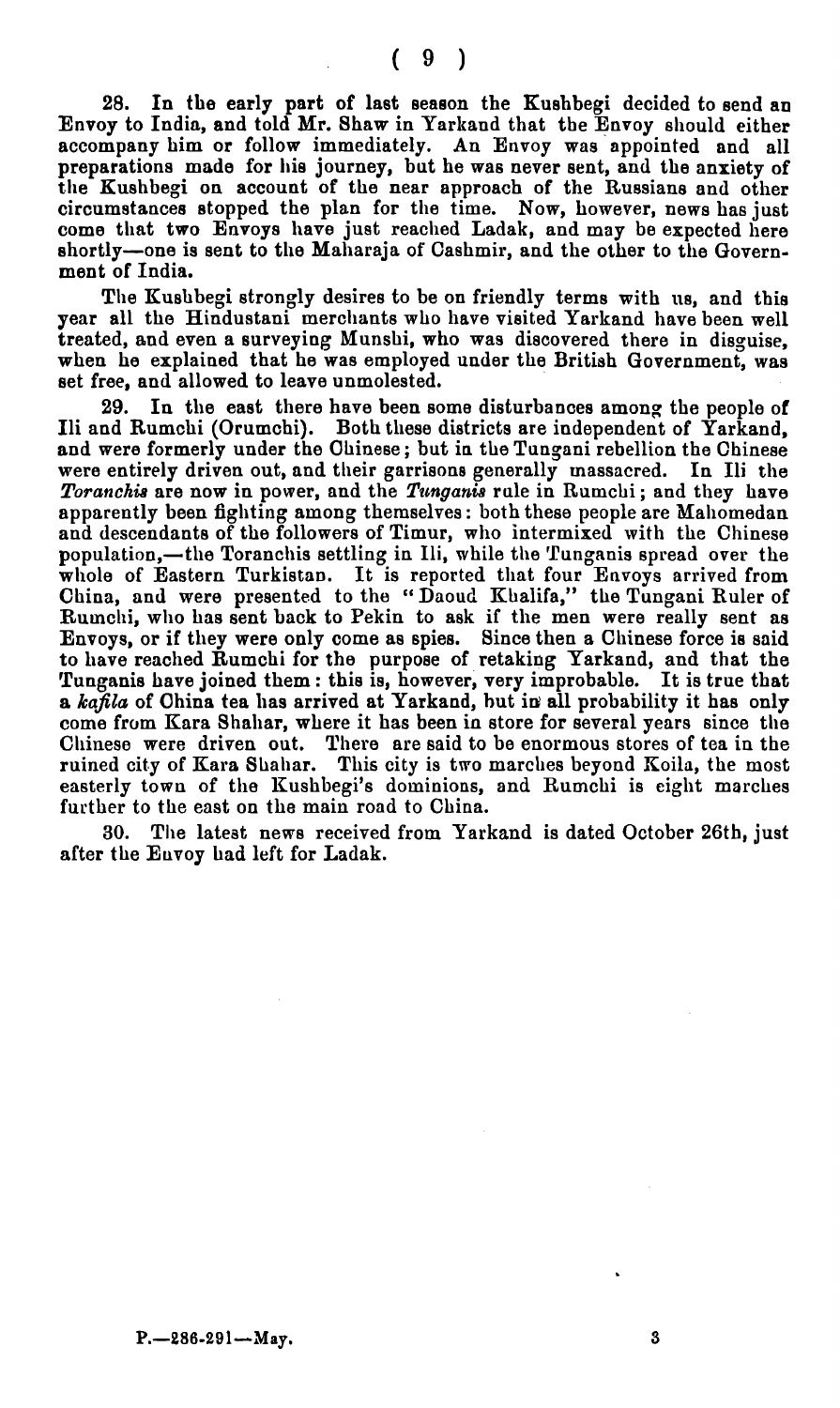|                                                                                                                                                                                                                                                                                                                                                                                                                                                                                                                                                                                                                                                                                                                                                                                                                                                                                                                                                                                                                                                                                                         |                                                                                                                                                                                                                                                                                                                                                             |                                                                                                                                                                                                                                                                                                                                        | QUANTITY IN MAUNDS OF 801bs.                                                                                                                                                                                                                                                                                                                                                                                                                                              | $B\tau$                                                                                                                                                                                                                                                                                                                                                                                                                                                                               |                                                                                                                                                                                                                               |                                                                                                                                                                                                                                                                                                                                                                                          |
|---------------------------------------------------------------------------------------------------------------------------------------------------------------------------------------------------------------------------------------------------------------------------------------------------------------------------------------------------------------------------------------------------------------------------------------------------------------------------------------------------------------------------------------------------------------------------------------------------------------------------------------------------------------------------------------------------------------------------------------------------------------------------------------------------------------------------------------------------------------------------------------------------------------------------------------------------------------------------------------------------------------------------------------------------------------------------------------------------------|-------------------------------------------------------------------------------------------------------------------------------------------------------------------------------------------------------------------------------------------------------------------------------------------------------------------------------------------------------------|----------------------------------------------------------------------------------------------------------------------------------------------------------------------------------------------------------------------------------------------------------------------------------------------------------------------------------------|---------------------------------------------------------------------------------------------------------------------------------------------------------------------------------------------------------------------------------------------------------------------------------------------------------------------------------------------------------------------------------------------------------------------------------------------------------------------------|---------------------------------------------------------------------------------------------------------------------------------------------------------------------------------------------------------------------------------------------------------------------------------------------------------------------------------------------------------------------------------------------------------------------------------------------------------------------------------------|-------------------------------------------------------------------------------------------------------------------------------------------------------------------------------------------------------------------------------|------------------------------------------------------------------------------------------------------------------------------------------------------------------------------------------------------------------------------------------------------------------------------------------------------------------------------------------------------------------------------------------|
| NAMES OF ARTICLES.                                                                                                                                                                                                                                                                                                                                                                                                                                                                                                                                                                                                                                                                                                                                                                                                                                                                                                                                                                                                                                                                                      | Yarkand.                                                                                                                                                                                                                                                                                                                                                    | Chanthang.                                                                                                                                                                                                                                                                                                                             | Total.                                                                                                                                                                                                                                                                                                                                                                                                                                                                    | Rate in Lé.                                                                                                                                                                                                                                                                                                                                                                                                                                                                           | Value in Lé.                                                                                                                                                                                                                  | REMARKS.                                                                                                                                                                                                                                                                                                                                                                                 |
| Bhung<br><br><br>Pushm<br>$\bullet\bullet$<br>$\cdots$<br>Wood, (sheep's)<br>$\cdots$<br>Coarse cloth<br>$\ddotsc$<br><br>Tea, brick, green<br>$\cdots$<br>black<br>$\cdots$<br>$\mathbf{r}$<br>n<br>Silk<br><br>$\cdots$<br>Jade stone<br>$\cdots$<br>$\cdots$<br>Rewanchini<br><br>$\cdots$<br>Gillar patar $\bullet$<br>$\cdots$<br>$\cdots$<br>Thread, &o.<br><br>$\begin{array}{ccc} \bullet & \bullet & \bullet \end{array}$<br>Soap<br>$\cdots$<br>$\cdots$<br>Jadwar, Zadoari<br>$\cdots$<br><b>Borax</b><br>$\bullet\bullet\bullet$<br>$\cdots$<br>Phulli<br>$\bullet$ or $\bullet$<br>$\cdots$<br>Salt<br>$\begin{array}{ccc} \bullet & \bullet & \bullet \end{array}$<br><br>Sulphur<br>$\cdots$<br>$\cdots$<br>Saltpetre<br>$\cdots$<br>$\cdots$<br>Socks, &c.<br>$\cdots$<br>$\cdots$<br>Mushru, &c.<br><br>$\cdots$<br>Carpets<br><br>$\cdots$<br>Felts<br><br><br>Kimsan, &o.<br>$\cdots$<br>$\cdots$<br><b>Broadcloth</b><br>$\cdots$<br>$\cdots$<br>Tawar<br>$\cdots$<br>$\cdots$<br>Dariai, &c.<br>$\cdots$<br>$\begin{array}{ccc} \bullet & \bullet & \bullet & \bullet \end{array}$ | $Mds.$ $s.$<br>1,025<br>34<br>28<br>268<br>$\cdots$<br>72<br>20<br>$\cdots$<br><br>127<br>1<br>28<br>0<br>20<br>1<br>$\boldsymbol{0}$<br>6<br>36<br>0<br>36<br>1<br><br><br><br>$\cdots$<br><br>$\cdots$<br>15 in No.<br>119 thans.<br>358 in No.<br>3,159<br>$\mathbf{v}$<br>1,879<br>$\bullet\bullet$<br>6 thans.<br>1 than.<br>4,046 thans.<br>32 in No. | Mds. s.<br>$\cdots$<br>260<br>$\mathbf 0$<br>160<br>$\bf{0}$<br><br>431<br>24<br>91<br>8<br>$\cdots$<br><br>$\cdots$<br>$\cdots$<br>$\bullet\bullet\bullet$<br><br>2<br>0<br>200<br>0<br>140<br>0<br>10,000<br>0<br>220<br>0<br>84<br>$\bf{0}$<br>$\cdots$<br>$\cdots$<br>$\cdots$<br>$\cdots$<br><br>$\cdots$<br>$\cdots$<br>$\cdots$ | Mds.<br>8.<br>1,025<br>34<br>28<br>528<br>160<br>$\mathbf 0$<br>20<br>76<br>431<br>24<br>91<br>8<br>127<br>1<br>28<br>$\mathbf o$<br>20<br>1<br>$\boldsymbol{6}$<br>$\bf{0}$<br>36<br>$\mathbf{0}^{\cdot}$<br>36<br>1<br>$\boldsymbol{2}$<br>$\mathbf 0$<br>200<br>$\Omega$<br>140<br>0<br>10,000<br>0<br>220<br>0<br>84<br>0<br>15 in No.<br>119 thans.<br>358 in No.<br>3,159<br>$\bullet$<br>1,879<br>$\mathbf{r}$<br>6 thans.<br>1 than.<br>4,046 thans.<br>32 in No. | $\boldsymbol{B}$ s.<br>$62 - 8$<br>per md.<br>50<br>$\bullet$<br>15<br>"<br>$87 - 8$<br>$\mathbf{v}$<br>180<br>$\boldsymbol{\mathfrak{p}}$<br>90<br>$\boldsymbol{m}$<br>400<br>$\mathbf{r}$<br>$\cdots$<br>80<br>n<br>40<br>$\overline{\mathbf{v}}$<br>$\cdots$<br>40<br>"<br>1,600<br>,,<br>10<br>$\boldsymbol{\pi}$<br>$1-4$<br>,,<br>1<br>"<br>15<br>"<br>10<br>99.<br><br>$\cdots$<br>$\cdots$<br>2 each.<br>1<br>$\mathbf{r}$<br>150 per than.<br>50<br>$\mathbf{H}$<br>$\cdots$ | Rs.<br>64,116<br>26,435<br>2,400<br>6,348<br>77,688<br>8,210<br>50,810<br>700<br>120<br>240<br>56<br>76<br>3,200<br>2,000<br>175<br>10,000<br>3,300<br>840<br>68<br>372<br>2,518<br>6,318<br>403<br>900<br>50<br>5,496<br>812 | From Lhassa.<br>On export to the Punjab, the silk has proved<br>ā<br>to be of lower value than was asked in<br>Lé,-not more than Rupees 320<br>per<br>maund.<br>* Seaweed, used as medicine.<br>Used as a medicine, &c.<br>Soda earth.<br>Silk and cotton fabrics.<br>Coloured leathers.<br>Russian.<br>China silk.<br>Silk manufactures from Yarkand.<br>Made of China and Russian furs |
| Posteen, &c.<br>$\cdots$<br>                                                                                                                                                                                                                                                                                                                                                                                                                                                                                                                                                                                                                                                                                                                                                                                                                                                                                                                                                                                                                                                                            |                                                                                                                                                                                                                                                                                                                                                             | $\cdots$                                                                                                                                                                                                                                                                                                                               |                                                                                                                                                                                                                                                                                                                                                                                                                                                                           | $\cdots$                                                                                                                                                                                                                                                                                                                                                                                                                                                                              |                                                                                                                                                                                                                               |                                                                                                                                                                                                                                                                                                                                                                                          |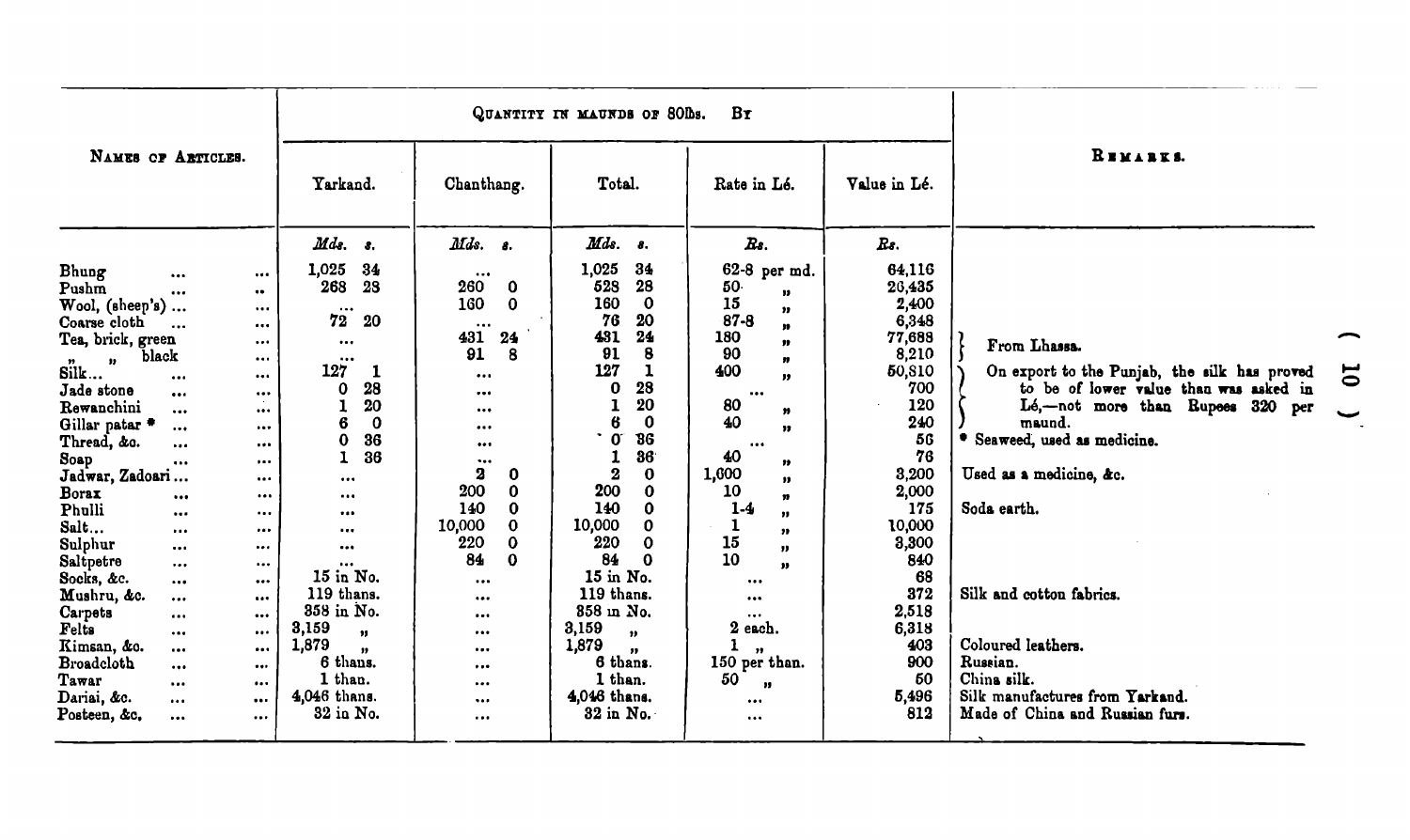|                              | REMARKS.           | Six boxes of turquoises: one box of coral;<br>one box of manufactured jewellery.<br>Chinese silver coins or ingots.<br>Yaks' tails. | Strips of fine linen cloth used by the Lamas.<br>Coarse woollen cloth.<br>ဒ္ဓ<br>Russian.<br>A drug.<br>ρ.<br>                                                                                                                      | Rupees 2,78,799<br>n<br>1,33,788<br>Rupees 4,12,587<br>÷<br>$\vdots$<br>Total<br>$\vdots$<br>Chanthang<br>From Yarkand<br>2 |
|------------------------------|--------------------|-------------------------------------------------------------------------------------------------------------------------------------|-------------------------------------------------------------------------------------------------------------------------------------------------------------------------------------------------------------------------------------|-----------------------------------------------------------------------------------------------------------------------------|
|                              | Value in Lé.       | 57,460<br>46,930<br>806<br>24,200<br>Ż.                                                                                             | នន<br>60 <sup>4</sup><br>306<br>ន<br>3<br>600<br>60<br>1,000<br>4,500<br>1,875<br>200                                                                                                                                               | 4,12,587                                                                                                                    |
| $\mathbf{B}$ r               | Rate in Lé.        | $13$ per tola.<br>1-8 each.<br>Βs.<br>170                                                                                           | 8 annas per than.<br>10 each.<br>15 per than.<br>$\frac{2}{1}$ per tola.<br>20 per 100.<br>each.<br>$\ddot{ }$<br>$\ddot{\phantom{0}}$<br>$\vdots$<br>2<br>$\infty$<br>35                                                           | $\ddot{•}$                                                                                                                  |
| QUANTITY IN MAUNDS OF 80ths. | Total.             | 10 boxes.<br>3,610 tolas.<br>$\circ$<br>$\ddot{\phantom{a}}$<br>Mds.<br>338<br>603                                                  | 7 bundles.<br>$2,000, 7, 2,000$ sheets.<br>55 in No.<br>450 in No.<br>2 thans.<br>125 thans.<br>$4$ boxes.<br>12<br>30 tolas.<br>R<br>÷,<br>$\overline{15}$<br>75<br>50                                                             | 85<br>13,093                                                                                                                |
|                              | Chanthang.         | 450 tolas.<br>1 box.<br><br>$\vdots$<br>$\vdots$<br>Hds.                                                                            | 450 in No.<br>$125$ thans.<br>$75$ $\qquad$<br>$2,000$ $$<br>$2,000$ sheets.<br>4 boxes.<br>$\ddot{\mathbf{z}}$<br>$\boldsymbol{z}$<br>$\ddot{\ddot{\cdot}}$<br>$\ddot{\ddot{\cdot}}$<br>$\ddot{}$<br>$\ddot{}$<br>$\ddot{z}$<br>50 | 32<br>11,588                                                                                                                |
|                              | Yarkand.           | $9$ boxes.<br>3,160 tolas.<br>$\circ$<br>$\bullet$<br>$\ddot{\bullet}$<br>338<br>Mds.<br>603                                        | 7 bundles.<br>55 in No.<br>2 thans.<br>າ."<br>30 tol <b>as.</b><br>$\ddot{z}$<br>$\vdots$<br>$\vdots$<br>$\vdots$<br>$\vdots$<br>$\ddot{\ddot{\cdot}}$<br>$\ddot{\ddot{\cdot}}$<br>$\mathbf{E}$                                     | ಣ<br>1,505                                                                                                                  |
|                              |                    | $\vdots$<br>$\vdots$<br>$\ddot{\phantom{a}}$<br>$\ddot{\cdot}$                                                                      | $\ddot{\cdot}$<br>$\ddot{\cdot}$<br>$\vdots$<br>$\vdots$<br>$\vdots$<br>$\ddot{\cdot}$<br>$\vdots$<br>$\ddot{\cdot}$<br>$\vdots$<br>$\vdots$<br>$\vdots$<br>$\ddot{\cdot}$                                                          | $\pmb{\mathring{\mathbf{i}}}$                                                                                               |
|                              | NAMES OF ARTICLES. | $\vdots$<br>$\vdots$<br>$\vdots$<br>÷                                                                                               | $\vdots$<br>$\ddot{\phantom{a}}$<br>$\ddot{\cdot}$<br>$\vdots$<br>$\ddot{\cdot}$<br>$\vdots$<br>$\ddot{\cdot}$<br>$\ddot{\cdot}$<br>$\vdots$<br>$\ddot{\cdot}$<br>$\vdots$<br>$\vdots$                                              | Total                                                                                                                       |
|                              |                    | Jewellery, &c.<br>Gold dust<br>Kurus, silver<br>Chowris                                                                             | Embroidery, gold<br>Knives, Chinese<br>Mamiran-i-chini<br>$\vdots$<br>$\vdots$<br>$\ddot{\cdot}$<br>$\vdots$<br>Musk bags<br>$\vdots$<br>Gold thread<br>Incense<br>Kidakh<br>Zankos<br>Borese<br>Pattu<br>Paper<br>Caps             |                                                                                                                             |

 $(11)$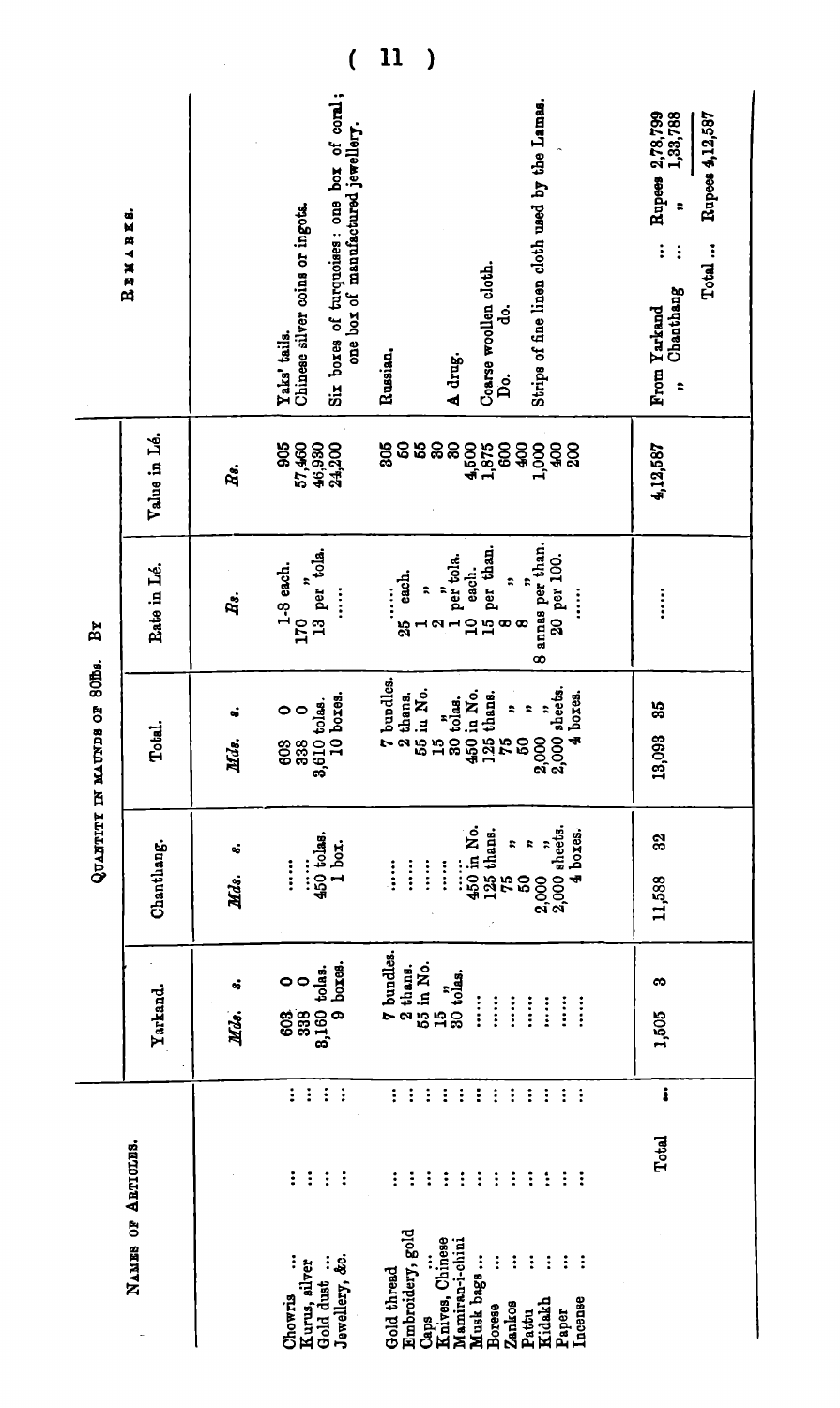|                                                 |                         | QUANTITY IN MAUNDS OF 80Ths. BY |                     |                        |                        |                   |                           |                     |                        |
|-------------------------------------------------|-------------------------|---------------------------------|---------------------|------------------------|------------------------|-------------------|---------------------------|---------------------|------------------------|
| NAMES OF ARTICLES.                              |                         |                                 | Kullu.              | Rampur.                | Cashmir.               | Total.            | Rate in Lé.               | Value.              | REMARKS.               |
|                                                 |                         |                                 | Mds.<br>-8.         | Mds.<br>$\mathbf{s}$ . | Mds.<br>$\mathbf{s}_i$ | Mds. s.           | $Rs$ .                    | $\boldsymbol{R}$ s. |                        |
| Buzzazi, piece-goods                            | $\cdots$                | $\cdots$                        | 128<br>33           | 25<br>7                | 173<br>13              | 327<br>13         | 175 per md.               | 57,281              |                        |
| Spices<br>                                      | $\cdots$                | $\cdots$                        | 137<br>18           | 10<br>24               | 101<br>12              | 249<br>14         | 40<br>$\boldsymbol{\eta}$ | 9,973               |                        |
| Sugar<br>$\cdots$                               |                         |                                 | 286<br>35           | 8<br>6                 | 18<br>29               | 313<br>30         | 40<br>$\mathbf{r}$        | 12,550              |                        |
| Lakhi, red skins                                | $\cdots$                | $\cdots$                        | 244<br>36           | 0<br>5                 | 242<br>13              | 478<br>14         | 64<br>,,                  | 30,214              |                        |
| Indigo<br>$\cdots$                              | $\cdots$                |                                 | 35<br>$\bf{3}$      | 7<br>10                | 26<br>34               | 69<br>7           | 160<br>17                 | 11,108              |                        |
| Copper vessels                                  | $\cdots$                |                                 | 28<br>13            | $\overline{2}$<br>1    | 18<br>19               | 48<br>83          | 100<br>,,                 | 4,883               |                        |
| Iron<br>$\cdots$                                |                         | $\cdots$                        | 21<br>41            | 5<br>34                |                        | 47<br>50          | 30<br>"                   | 1,421               |                        |
| Tea<br>$\cdots$                                 | $\cdots$                | $\cdots$                        | 69<br>1             |                        | 32<br>7                | 101<br>8          | 180<br>n                  | 18,216              | Kangra and China teas. |
| Tamarind<br>$\ddotsc$                           | $\cdots$                |                                 | 14<br>27            |                        | 11<br>32               | 26<br>19          | 40<br>,,                  | 1,060               |                        |
| Preserves, &c.                                  |                         | $\cdots$                        | 8<br>16<br>Ø.       |                        | $\mathbf 0$<br>32      | 9<br>8            | 40<br>n                   | 368                 |                        |
| Rice<br>$\bullet\bullet\bullet$                 | $\cdots$                | $\cdots$                        | 12<br>32            |                        |                        | 12<br>32          | б<br>n                    | 64                  |                        |
| Sank, shells                                    |                         |                                 | 9<br>16             |                        | 0<br>27                | 10<br>3           | 100<br>,,                 | 1,008               |                        |
| Nowsáda<br>$\cdots$                             |                         | $\cdots$                        | 0<br>18             |                        | 0<br>18                | $\bf{0}$<br>36    | 80<br>,,                  | 72                  | Sal ammoniac.          |
| Lac<br>$\cdots$                                 | $\cdots$                | $\bullet\bullet\bullet$         |                     |                        | 0<br>12                | $\bf{0}$<br>12    | 40<br>,,                  | 12                  |                        |
| Haberdashery                                    | $\bullet\bullet\bullet$ |                                 | 4<br>17             |                        | 6<br>21                | 38<br>10          | 150<br>"                  | 1,642               |                        |
| <b>Senna</b><br>$\bullet$ .<br><br><br><br><br> | $\cdots$                | $\bullet\bullet\bullet$         | 28<br>6             | 26<br>12               | 12<br>16               | 43<br>8           | 20<br>,,                  | 864                 |                        |
| Soap<br>$\cdots$                                | $\cdots$                | $\cdots$                        | $\mathbf{1}$<br>8   |                        |                        | $\mathbf{1}$<br>8 | 40<br>,,                  | 48                  |                        |
| Treacle<br>$\cdots$                             | $\bullet\bullet\bullet$ | $\cdots$                        | 7<br>$\mathbf{I}$   |                        |                        | 7<br>1            | 25<br>,,                  | 176                 |                        |
| Majeet, red dye                                 |                         |                                 | 16<br>0             |                        |                        | 16<br>0           | 20<br>"                   | 8                   |                        |
| Hallela, &c.                                    |                         | $\cdots$                        | 32<br>15            |                        |                        | 32<br>15          | 20<br>,                   | 816                 |                        |
| Drugs, &c.                                      | $\cdots$                | $\cdots$                        | 10<br>12            |                        | 24<br>13               | 23<br>36          | 40                        | 956                 |                        |
| Otter skins                                     |                         | $\cdots$                        | 6,797 in No.        | 305 in No.             | 1,000 in No.           | 8,102 in No.      | 4 each.                   | 32,408              |                        |
| Kalgi<br>$\cdots$                               | $\cdots$                | $\cdots$                        | 828<br>$\mathbf{u}$ |                        |                        | 328               | $1$ for $3$               | 109                 | Heron plumes.          |
| Broadcloth                                      | $\bullet\bullet\bullet$ | $\cdots$                        | 7 thans.            | 2 thans.               | 5 thans.               | 14 thans.         | 150 per than.             | 1,750               |                        |
| Koran, books                                    | $\cdots$                | $\cdots$                        | 1,006 in No.        |                        | 500 in No.             | 1,506 in No.      | 2 each.                   | 8,012               |                        |
| <b>Brocades</b><br>$\bullet\bullet\bullet$      | $\bullet\bullet\bullet$ | $\cdots$                        | 15 thans.           |                        | 10 thans.              | 25 thans.         | 100 per than.             | 2,500               |                        |
|                                                 |                         |                                 |                     |                        |                        |                   |                           |                     |                        |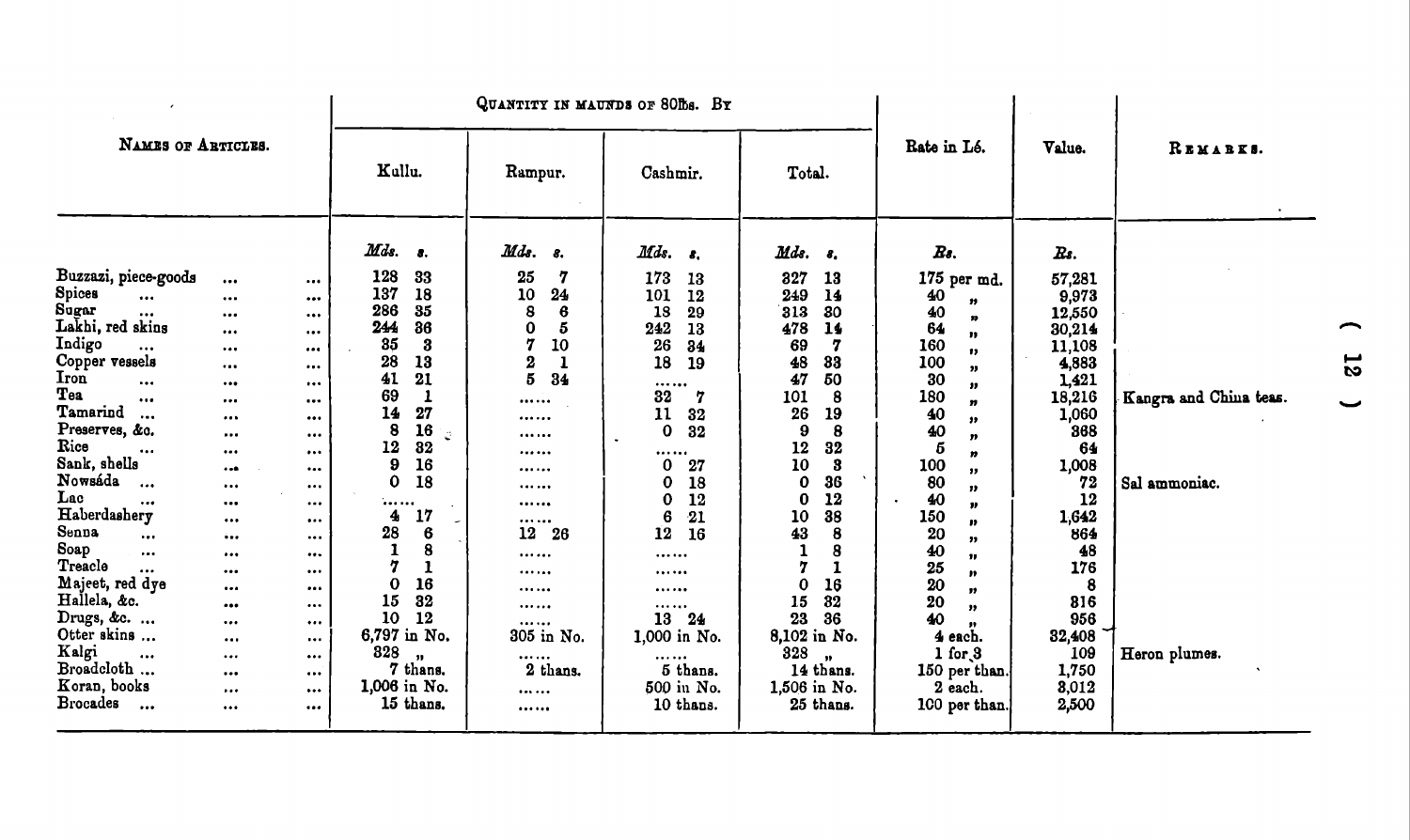|                                | REMARKS.           |         |                                                                                                        |                   | Chiefly English.      |                                      |                      |                                                            |            |                                                                         |             |  |
|--------------------------------|--------------------|---------|--------------------------------------------------------------------------------------------------------|-------------------|-----------------------|--------------------------------------|----------------------|------------------------------------------------------------|------------|-------------------------------------------------------------------------|-------------|--|
|                                | Value.             | ឆ្នំ    |                                                                                                        |                   |                       |                                      |                      | <b>ភូ</b><br>ភូនី ខ្លួន មន្ត្រី ដូនី<br>ស្ថិត មន្ត្រី ដូនី |            |                                                                         | 1,95,957    |  |
|                                | Rate in Lé.        | Ř.      | 50 each.                                                                                               | က်<br>က           | $\vdots$              | $5$ each.                            |                      | 4 per tola.<br>2 each.                                     |            | $\begin{array}{c} \text{1 per score.}\\ \text{20 per box.} \end{array}$ | $\ddot{}$   |  |
|                                | Total.             | Mds. s. | 11 thans,<br>17 bottles,<br>61 in No.<br>60 boxes,<br>4 tolas,<br>4 tolas,<br>18 scores.<br>15 scores. |                   |                       |                                      |                      |                                                            |            | 10 boxes.                                                               | සි<br>1,806 |  |
| QUANTITY IN MAUNDS OF SODS. BY | Cashmir.           | Mds. s. | 11 thans.<br>17 bottles.<br>50 in No.<br>80 boxes.                                                     |                   |                       |                                      | $\ddot{}$            | $\ddot{\ddot{\cdot}}$                                      | $\vdots$   | $\vdots$                                                                | 649 29      |  |
|                                | Rampur.            | Mds.    | $\ddot{\ddot{\cdot}}$                                                                                  | $\vdots$          |                       | $\vdots$                             |                      | 24 pairs.                                                  | $\ddot{}}$ | $\ddot{}}$                                                              | 71 83       |  |
|                                | Kullu,             | Mds. s. | $\vdots$                                                                                               |                   | $\lim_{n \to \infty}$ |                                      | $\frac{1}{4}$ tolas. | 164 pairs.<br>15 scores.                                   |            | 10 boxes.                                                               | 1,085 1     |  |
|                                |                    |         | $\vdots$                                                                                               | $\ddot{\cdot}$    | $\vdots$              | $\ddot{\cdot}$                       | $\vdots$             | $\vdots$                                                   | $\vdots$   | $\vdots$                                                                | $\vdots$    |  |
|                                | NAMES OF ABTICLES. |         | $\vdots$                                                                                               | $\ddot{\cdot}$    | $\vdots$              | $\vdots$                             | $\ddot{\cdot}$       | $\ddot{\cdot}$                                             | $\vdots$   | $\vdots$                                                                | Toral       |  |
| ₽.                             | $-286-291 - May.$  |         | Tawar (silks)                                                                                          | S <sub>nuff</sub> |                       | Guns, rifles, &c.<br>Powder and caps | $\vdots$<br>Corals   | $\vdots$<br><b>Shoes</b>                                   | Combs      | Dyes, Aniline                                                           |             |  |

 $(13)$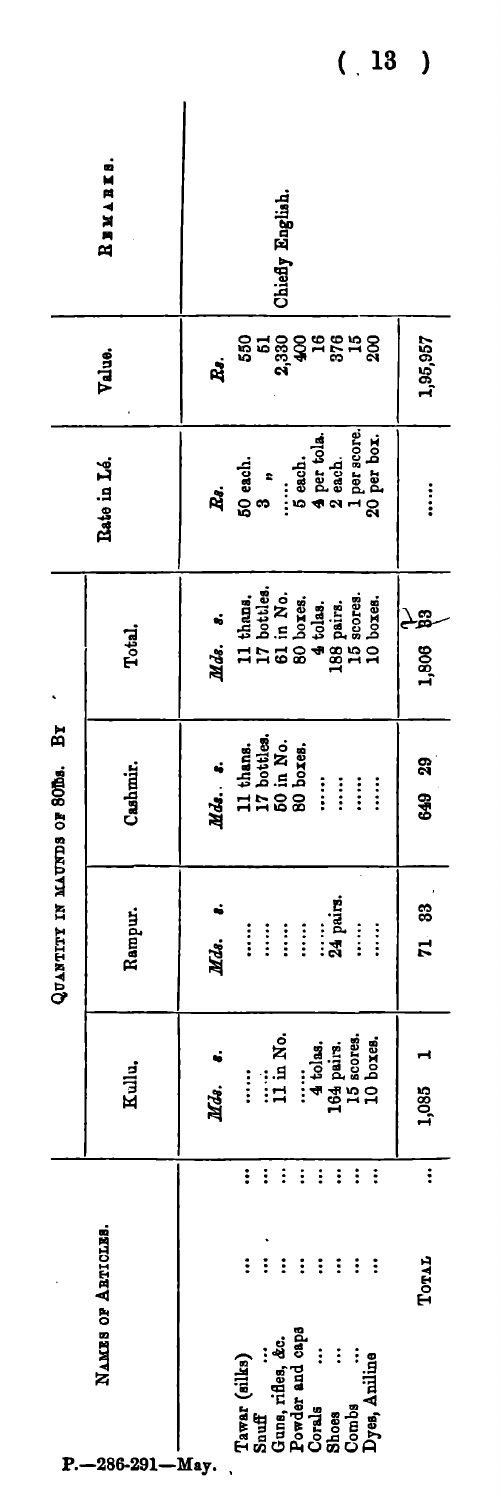| 62-8 per md.<br>13 per tola.<br>Bate in Lé.<br>800 per box.<br>350 each.<br>3,200 per md.<br>ድ<br>50 each.<br>2 each.<br>ř.<br>$\ddot{}}$<br>$\ddot{\cdot}$<br>$\frac{1}{2}$<br>$\ddot{}}$<br>$\ddot{\ddot{\cdot}}$<br>ż<br>$\frac{9}{10}$<br>$1-4$<br>្ម<br>ទូតូ អ្ន<br>8<br>170<br>800<br>\$<br>8<br>R<br>R<br>5 bundles.<br>40 articles.<br>$\mathbf{a}$<br>$\mathbf{a}$<br>35<br>$\mathbf{a}$<br>828<br>$\boldsymbol{\mathsf{S}}$<br>្ក<br>18 in No.<br>on no.<br>8 in No.<br>$\mathbf{r}$<br>2 boxes.<br>$\mathbf{r}$<br>1,729 in No.<br>3,786 thans.<br>3,003 tolas.<br>Total.<br>÷<br>336<br>$323$<br>$123$<br>$\mathfrak{a}$<br>569<br>327<br>প ⇔<br>$\circ$<br>$\circ$<br>1,985<br>1,594<br>101<br>Mds.<br>Cashmir.<br><b>ီ ၁</b> ရွက္<br>$\boldsymbol{\mathsf{a}}$<br>44 in No.<br>18 in No.<br>$\mathbf{z}$<br>25 in No.<br>335 thans.<br>$172$ $\ldots$<br>$550$ tolas.<br>£<br>$1$ bex.<br>$\vdots$<br>$\vdots$<br>$\vdots$<br>÷,<br>$\vdots$<br>$\vdots$<br>Иdя.<br>56<br><b>ូ</b><br>ទី<br><b>IQ</b><br>168<br>0<br>4<br>327<br>급<br>က<br>t,<br>0<br>0<br>Rampur.<br>96 in No.<br>50 thans.<br>$\vdots$<br>$\ddot{\ddot{\cdot}}$<br>$\vdots$<br>$\vdots$<br>$\vdots$<br>$\vdots$<br>$\vdots$<br>$\ddot{}}$<br>$\ddot{}}$<br>$\vdots$<br>$\ddot{}}$<br>$\ddot{\ddot{\cdot}}$<br>$\vdots$<br>$\ddot{\ddot{\cdot}}$<br>$\ddot{}}$<br>$\vdots$<br>$\ddot{\cdot}$<br>î,<br>Mds.<br>8<br>89<br>œ<br>36 <sub>0</sub><br>29<br>223<br>28<br>17<br>17<br>40 articles.<br>5 bundles<br>$\ddot{\bullet}$<br>1,608 in No.<br>■■<br>8 in No.<br>451 thans.<br>1,453 tolas.<br>Kullu.<br>$1$ box.<br>$\ddot{\phantom{a}}$<br>÷<br>$\vdots$<br>$\ddot{\cdot}$<br>200<br>525<br>$\bullet$<br>44<br>1,568<br><b>32</b><br>20<br>$\circ$<br>823<br>÷<br>1,337<br>Mds.<br>ľ,<br>$\vdots$<br>$\ddot{\cdot}$<br>$\vdots$<br>$\ddot{\cdot}$<br>$\vdots$<br>$\vdots$<br>$\vdots$<br>$\vdots$<br>$\vdots$<br>$\vdots$<br>$\ddot{i}$<br>$\vdots$<br>$\vdots$<br>$\vdots$<br>$\ddot{\phantom{a}}$<br>$\vdots$<br>$\vdots$<br>$\vdots$<br>$\vdots$<br>$\vdots$<br>$\vdots$<br>፡<br>$\vdots$<br>Total<br>NAMES OF ARTICLES.<br>$\vdots$<br>$\ddot{\cdot}$<br>$\vdots$<br>$\vdots$<br>$\vdots$<br>i<br>$\vdots$<br>$\vdots$<br>$\ddot{\cdot}$<br>፡<br>÷<br>$\vdots$<br>$\vdots$<br>$\vdots$<br>$\ddot{\cdot}$<br>÷<br>Ī<br>፡<br>፡<br>i<br>Ī<br>÷ |              |  | ₹, | CONDIN NI YTITKADS | $\mathbf{B}$<br>or SODs. |  |                 |                                              |    |
|------------------------------------------------------------------------------------------------------------------------------------------------------------------------------------------------------------------------------------------------------------------------------------------------------------------------------------------------------------------------------------------------------------------------------------------------------------------------------------------------------------------------------------------------------------------------------------------------------------------------------------------------------------------------------------------------------------------------------------------------------------------------------------------------------------------------------------------------------------------------------------------------------------------------------------------------------------------------------------------------------------------------------------------------------------------------------------------------------------------------------------------------------------------------------------------------------------------------------------------------------------------------------------------------------------------------------------------------------------------------------------------------------------------------------------------------------------------------------------------------------------------------------------------------------------------------------------------------------------------------------------------------------------------------------------------------------------------------------------------------------------------------------------------------------------------------------------------------------------------------------------------------------------------------------------------------------------------------------------------------------------------------------------------------------------------------------------------------------------------------------------------------------------------------------------------------------------------------------------------------------------------------------------------------------------------------------------|--------------|--|----|--------------------|--------------------------|--|-----------------|----------------------------------------------|----|
|                                                                                                                                                                                                                                                                                                                                                                                                                                                                                                                                                                                                                                                                                                                                                                                                                                                                                                                                                                                                                                                                                                                                                                                                                                                                                                                                                                                                                                                                                                                                                                                                                                                                                                                                                                                                                                                                                                                                                                                                                                                                                                                                                                                                                                                                                                                                    |              |  |    |                    |                          |  | Value in Lé.    | REMARKS.                                     |    |
| Pushm, wool                                                                                                                                                                                                                                                                                                                                                                                                                                                                                                                                                                                                                                                                                                                                                                                                                                                                                                                                                                                                                                                                                                                                                                                                                                                                                                                                                                                                                                                                                                                                                                                                                                                                                                                                                                                                                                                                                                                                                                                                                                                                                                                                                                                                                                                                                                                        |              |  |    |                    |                          |  | Re.             |                                              |    |
| Phulli, soda earth<br>Opium<br>Silk                                                                                                                                                                                                                                                                                                                                                                                                                                                                                                                                                                                                                                                                                                                                                                                                                                                                                                                                                                                                                                                                                                                                                                                                                                                                                                                                                                                                                                                                                                                                                                                                                                                                                                                                                                                                                                                                                                                                                                                                                                                                                                                                                                                                                                                                                                | Bhung        |  |    |                    |                          |  | 99,654<br>7,463 |                                              |    |
|                                                                                                                                                                                                                                                                                                                                                                                                                                                                                                                                                                                                                                                                                                                                                                                                                                                                                                                                                                                                                                                                                                                                                                                                                                                                                                                                                                                                                                                                                                                                                                                                                                                                                                                                                                                                                                                                                                                                                                                                                                                                                                                                                                                                                                                                                                                                    |              |  |    |                    |                          |  | 44,350          |                                              |    |
| Coarse cloth                                                                                                                                                                                                                                                                                                                                                                                                                                                                                                                                                                                                                                                                                                                                                                                                                                                                                                                                                                                                                                                                                                                                                                                                                                                                                                                                                                                                                                                                                                                                                                                                                                                                                                                                                                                                                                                                                                                                                                                                                                                                                                                                                                                                                                                                                                                       |              |  |    |                    |                          |  | 31,990*<br>8    | * Formerly sent to Ladak<br>and now returned |    |
| Dried currants                                                                                                                                                                                                                                                                                                                                                                                                                                                                                                                                                                                                                                                                                                                                                                                                                                                                                                                                                                                                                                                                                                                                                                                                                                                                                                                                                                                                                                                                                                                                                                                                                                                                                                                                                                                                                                                                                                                                                                                                                                                                                                                                                                                                                                                                                                                     | Gillar patar |  |    |                    |                          |  | 176             | Soda earth.                                  | 14 |
| Numda, felts<br>Jade stone<br>Silver                                                                                                                                                                                                                                                                                                                                                                                                                                                                                                                                                                                                                                                                                                                                                                                                                                                                                                                                                                                                                                                                                                                                                                                                                                                                                                                                                                                                                                                                                                                                                                                                                                                                                                                                                                                                                                                                                                                                                                                                                                                                                                                                                                                                                                                                                               |              |  |    |                    |                          |  | 8<br>$\bullet$  | Seaweed, used as a medicine.                 |    |
|                                                                                                                                                                                                                                                                                                                                                                                                                                                                                                                                                                                                                                                                                                                                                                                                                                                                                                                                                                                                                                                                                                                                                                                                                                                                                                                                                                                                                                                                                                                                                                                                                                                                                                                                                                                                                                                                                                                                                                                                                                                                                                                                                                                                                                                                                                                                    |              |  |    |                    |                          |  | 600             |                                              | )  |
| Mushru and chakman<br>Kurus, silver<br>Gold thread<br>Dariai, &c.<br>Gold dust<br>Chowris<br>Posteen<br>Carpets                                                                                                                                                                                                                                                                                                                                                                                                                                                                                                                                                                                                                                                                                                                                                                                                                                                                                                                                                                                                                                                                                                                                                                                                                                                                                                                                                                                                                                                                                                                                                                                                                                                                                                                                                                                                                                                                                                                                                                                                                                                                                                                                                                                                                    |              |  |    |                    |                          |  | 1,600<br>3,458  | Broken silver from Yarkand.                  |    |
|                                                                                                                                                                                                                                                                                                                                                                                                                                                                                                                                                                                                                                                                                                                                                                                                                                                                                                                                                                                                                                                                                                                                                                                                                                                                                                                                                                                                                                                                                                                                                                                                                                                                                                                                                                                                                                                                                                                                                                                                                                                                                                                                                                                                                                                                                                                                    |              |  |    |                    |                          |  | 2,838           |                                              |    |
|                                                                                                                                                                                                                                                                                                                                                                                                                                                                                                                                                                                                                                                                                                                                                                                                                                                                                                                                                                                                                                                                                                                                                                                                                                                                                                                                                                                                                                                                                                                                                                                                                                                                                                                                                                                                                                                                                                                                                                                                                                                                                                                                                                                                                                                                                                                                    |              |  |    |                    |                          |  | 4,561           | Silk fabrica.                                |    |
|                                                                                                                                                                                                                                                                                                                                                                                                                                                                                                                                                                                                                                                                                                                                                                                                                                                                                                                                                                                                                                                                                                                                                                                                                                                                                                                                                                                                                                                                                                                                                                                                                                                                                                                                                                                                                                                                                                                                                                                                                                                                                                                                                                                                                                                                                                                                    |              |  |    |                    |                          |  | 396             | Silk and cotton fabrics.                     |    |
|                                                                                                                                                                                                                                                                                                                                                                                                                                                                                                                                                                                                                                                                                                                                                                                                                                                                                                                                                                                                                                                                                                                                                                                                                                                                                                                                                                                                                                                                                                                                                                                                                                                                                                                                                                                                                                                                                                                                                                                                                                                                                                                                                                                                                                                                                                                                    |              |  |    |                    |                          |  | $854 +$         | Russian and Chinese furs.<br>† Yaks' tails.  |    |
|                                                                                                                                                                                                                                                                                                                                                                                                                                                                                                                                                                                                                                                                                                                                                                                                                                                                                                                                                                                                                                                                                                                                                                                                                                                                                                                                                                                                                                                                                                                                                                                                                                                                                                                                                                                                                                                                                                                                                                                                                                                                                                                                                                                                                                                                                                                                    |              |  |    |                    |                          |  | 63,240          |                                              |    |
| Chinese knives<br>Turquoise<br>Jewellery                                                                                                                                                                                                                                                                                                                                                                                                                                                                                                                                                                                                                                                                                                                                                                                                                                                                                                                                                                                                                                                                                                                                                                                                                                                                                                                                                                                                                                                                                                                                                                                                                                                                                                                                                                                                                                                                                                                                                                                                                                                                                                                                                                                                                                                                                           |              |  |    |                    |                          |  | 89,039          |                                              |    |
|                                                                                                                                                                                                                                                                                                                                                                                                                                                                                                                                                                                                                                                                                                                                                                                                                                                                                                                                                                                                                                                                                                                                                                                                                                                                                                                                                                                                                                                                                                                                                                                                                                                                                                                                                                                                                                                                                                                                                                                                                                                                                                                                                                                                                                                                                                                                    |              |  |    |                    |                          |  | 250<br>1,600    |                                              |    |
|                                                                                                                                                                                                                                                                                                                                                                                                                                                                                                                                                                                                                                                                                                                                                                                                                                                                                                                                                                                                                                                                                                                                                                                                                                                                                                                                                                                                                                                                                                                                                                                                                                                                                                                                                                                                                                                                                                                                                                                                                                                                                                                                                                                                                                                                                                                                    |              |  |    |                    |                          |  | 14,000          |                                              |    |
|                                                                                                                                                                                                                                                                                                                                                                                                                                                                                                                                                                                                                                                                                                                                                                                                                                                                                                                                                                                                                                                                                                                                                                                                                                                                                                                                                                                                                                                                                                                                                                                                                                                                                                                                                                                                                                                                                                                                                                                                                                                                                                                                                                                                                                                                                                                                    |              |  |    |                    |                          |  | æ               |                                              |    |
|                                                                                                                                                                                                                                                                                                                                                                                                                                                                                                                                                                                                                                                                                                                                                                                                                                                                                                                                                                                                                                                                                                                                                                                                                                                                                                                                                                                                                                                                                                                                                                                                                                                                                                                                                                                                                                                                                                                                                                                                                                                                                                                                                                                                                                                                                                                                    |              |  |    |                    |                          |  |                 |                                              |    |
|                                                                                                                                                                                                                                                                                                                                                                                                                                                                                                                                                                                                                                                                                                                                                                                                                                                                                                                                                                                                                                                                                                                                                                                                                                                                                                                                                                                                                                                                                                                                                                                                                                                                                                                                                                                                                                                                                                                                                                                                                                                                                                                                                                                                                                                                                                                                    |              |  |    |                    |                          |  | 3,16,860        |                                              |    |
|                                                                                                                                                                                                                                                                                                                                                                                                                                                                                                                                                                                                                                                                                                                                                                                                                                                                                                                                                                                                                                                                                                                                                                                                                                                                                                                                                                                                                                                                                                                                                                                                                                                                                                                                                                                                                                                                                                                                                                                                                                                                                                                                                                                                                                                                                                                                    |              |  |    |                    |                          |  |                 |                                              |    |

 $\label{eq:2.1} \frac{1}{\sqrt{2}}\int_{\mathbb{R}^3}\frac{1}{\sqrt{2}}\left(\frac{1}{\sqrt{2}}\right)^2\frac{1}{\sqrt{2}}\left(\frac{1}{\sqrt{2}}\right)^2\frac{1}{\sqrt{2}}\left(\frac{1}{\sqrt{2}}\right)^2.$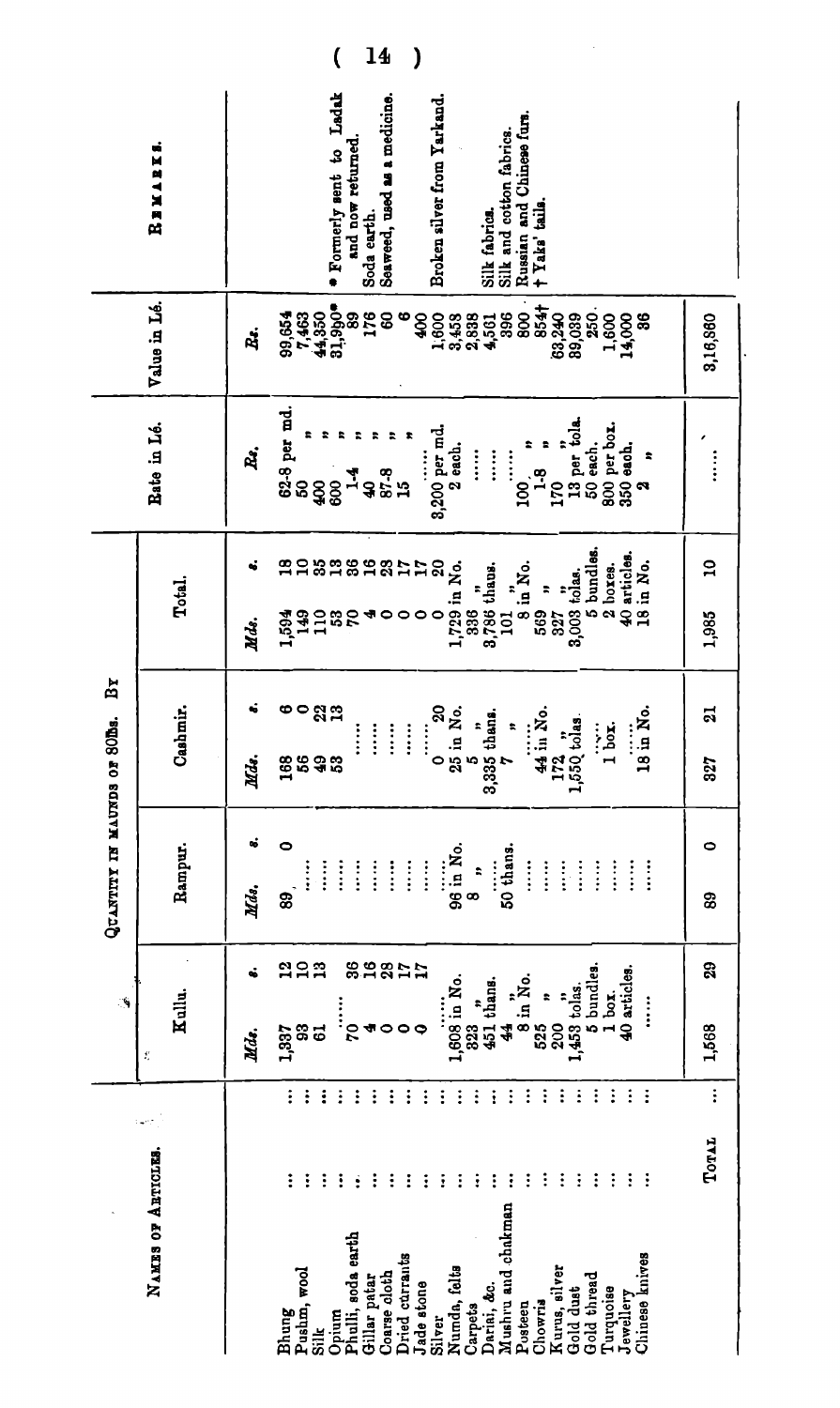| NAMES OF ARTICLES.                                                                                                                                                                          |                                                                                                             |                                                                                                                                                                                                                                                           |                                                                                                                                                         | QUANTITY IN MAUNDS OF SOIDS. To                                                                                                                                                     |                                                                                                                                                                                                                    |                                                                                                                                                                                                                                                      | Value in Lé.                                                                                                       | REMARKS.                                                                                                                 |
|---------------------------------------------------------------------------------------------------------------------------------------------------------------------------------------------|-------------------------------------------------------------------------------------------------------------|-----------------------------------------------------------------------------------------------------------------------------------------------------------------------------------------------------------------------------------------------------------|---------------------------------------------------------------------------------------------------------------------------------------------------------|-------------------------------------------------------------------------------------------------------------------------------------------------------------------------------------|--------------------------------------------------------------------------------------------------------------------------------------------------------------------------------------------------------------------|------------------------------------------------------------------------------------------------------------------------------------------------------------------------------------------------------------------------------------------------------|--------------------------------------------------------------------------------------------------------------------|--------------------------------------------------------------------------------------------------------------------------|
|                                                                                                                                                                                             |                                                                                                             |                                                                                                                                                                                                                                                           | Yarkand.                                                                                                                                                | Chanthang.                                                                                                                                                                          | Total.                                                                                                                                                                                                             | Rate in Lé.                                                                                                                                                                                                                                          |                                                                                                                    |                                                                                                                          |
|                                                                                                                                                                                             |                                                                                                             |                                                                                                                                                                                                                                                           | $\boldsymbol{M}$ ds.<br>$\bullet$                                                                                                                       | Mds.<br>8.                                                                                                                                                                          | $\mathbf{M}d\mathbf{s}.$<br>-8.                                                                                                                                                                                    | Rs.                                                                                                                                                                                                                                                  | Rs.                                                                                                                |                                                                                                                          |
| Buzzazi (piece-goods)<br>Coarse cloth<br>Spices<br>Sugar<br>Lakhi, red skin<br>Tea<br>Indigo<br>Copper vessels<br>Tin<br>Drugs, &c.<br>Anola<br>Haberdashery<br>Currants, dried<br>Apricots | $\cdots$<br>$\cdots$<br><br>$\cdots$<br><br><br><br>$\cdots$<br><br>$\bullet\bullet\bullet$<br><br>$\cdots$ | $\cdots$<br>$\cdots$<br>$\cdots$<br>$\begin{array}{cc} \bullet & \bullet & \bullet \end{array}$<br>$\cdots$<br>$\cdots$<br>$\cdots$<br><br>$\begin{array}{ccccc}\bullet & \bullet & \bullet & \bullet\end{array}$<br>$\cdots$<br>$\cdots$<br>$\cdots$<br> | 323<br>12<br><br>9<br>403<br>180<br>13<br>438<br>17<br>132<br>17<br>77<br>33<br>20<br>1<br>3<br>$\mathbf 0$<br>19<br>32<br>20<br>1<br>6<br>$\Omega$<br> | 15<br>0<br>25<br>$\bf{0}$<br>15<br>$\mathbf 0$<br>15<br>$\mathbf 0$<br>6<br>$\Omega$<br><br>20<br>4<br>$\boldsymbol{2}$<br>$\mathbf 0$<br><br><br><br>2<br>0<br>25<br>0<br>100<br>0 | 339<br>12<br>25<br>$\mathbf 0$<br>418<br>9<br>195<br>13<br>17<br>444<br>132<br>17<br>82<br>13<br>3<br>20<br>3<br>$\mathbf 0$<br>19<br>32<br>20<br>$\mathbf 1$<br>8<br>$\mathbf o$<br>25<br>0<br>100<br>$\mathbf 0$ | 175<br>per md.<br>$87 - 8$<br>$\boldsymbol{v}$<br>40<br>$\boldsymbol{\eta}$<br>40<br>,,<br>62-8<br>$\mathbf{H}$<br>180<br>"<br>160<br>"<br>100<br>,,<br>125<br>$\cdots$<br>40<br>"<br>20<br>$\boldsymbol{\eta}$<br>150<br>$\bullet$<br>15<br>,,<br>5 | 59,202<br>2,188<br>16,729<br>7,813<br>27,777<br>23,836<br>13,172<br>350<br>375<br>792<br>30<br>1,200<br>375<br>500 | English calicos, &c., from the Punjab.<br>Kangra and China teas.<br>A drug.<br>Needles, thread, &o., &c.<br>From Skardo. |
| $\bullet$<br>Dates, & $c.,$ ,<br>Saffron<br>leaves<br>Do.                                                                                                                                   | <br>$\cdots$<br><br>$\cdots$                                                                                | <br>$\bullet\bullet\bullet$<br>$\bullet\bullet$<br>$\cdots$                                                                                                                                                                                               | <br><br><br>                                                                                                                                            | 2<br>0<br>16<br>1<br>$\bf{0}$<br>1<br>$\boldsymbol{2}$<br>0                                                                                                                         | $\boldsymbol{2}$<br>$\bf{0}$<br>$\mathbf{1}$<br>16<br>0<br>$\boldsymbol{2}$<br>0                                                                                                                                   | $\boldsymbol{n}$<br>40<br>$\boldsymbol{\mathcal{D}}$<br>1,600<br>"<br>160<br>$^{\bullet}$<br>30                                                                                                                                                      | 80<br>2,240<br>160<br>60                                                                                           | From Cashmir.                                                                                                            |
| Iron, &c.<br>Majeet, red dye<br>Rice<br>Barley, &c.<br>Flour, &c.                                                                                                                           | $\sim$<br><br><br>                                                                                          | <br>$\cdots$<br>$\cdots$<br>$\cdots$                                                                                                                                                                                                                      | <br><br><br>                                                                                                                                            | 16<br>0<br>150<br>$\bf{0}$<br>1,430<br>0<br>1,330<br>0                                                                                                                              | 16<br>0<br>150<br>$\bf{0}$<br>1,430<br>0<br>1,330<br>0                                                                                                                                                             | $, \, \cdot$<br>20<br>$\mathbf{v}$<br>5<br>n<br>$1-4$<br>$\mathbf{v}$<br>$1-8$                                                                                                                                                                       | 320<br>750<br>1,788<br>1,995                                                                                       | From Skardo.<br>From Cashmir and Ladak.                                                                                  |
| Ghee<br>Silver<br>Otter skins                                                                                                                                                               | $\cdots$<br><br><br>                                                                                        | <br><br><br>$\cdots$                                                                                                                                                                                                                                      | <br><br><br>8,853 in No.                                                                                                                                | 0<br>56<br>-1<br>$\Omega$<br>19 in No.                                                                                                                                              | 0<br>56<br>1<br>0<br>8,863 in No.                                                                                                                                                                                  | $\mathbf{v}$<br>20<br>$\mathbf{v}$<br>3,200<br>4 each.                                                                                                                                                                                               | 1,120<br>3,200<br>35,452                                                                                           | English rupees.                                                                                                          |
| Fox skins<br>Felts<br>Carpets<br>Turquoises and corals                                                                                                                                      | <br><br>                                                                                                    | <br>$\cdots$<br><br>$\cdots$                                                                                                                                                                                                                              | 375<br>$\mathbf{H}$<br><br><br>                                                                                                                         | <br>2,650 in No.<br>151<br>8 boxes.                                                                                                                                                 | 375<br>$\mathbf{H}$<br>2,650<br>$\mathbf{H}$<br>151<br>$^{\bullet}$<br>8<br>boxes.                                                                                                                                 | $\mathbf{H}$<br>2<br>$\mathbf{H}$<br><br>                                                                                                                                                                                                            | 375<br>5,300<br>850<br>6,800                                                                                       | Imported from Yarkand.                                                                                                   |

 $\mathcal{L}^{\pm}$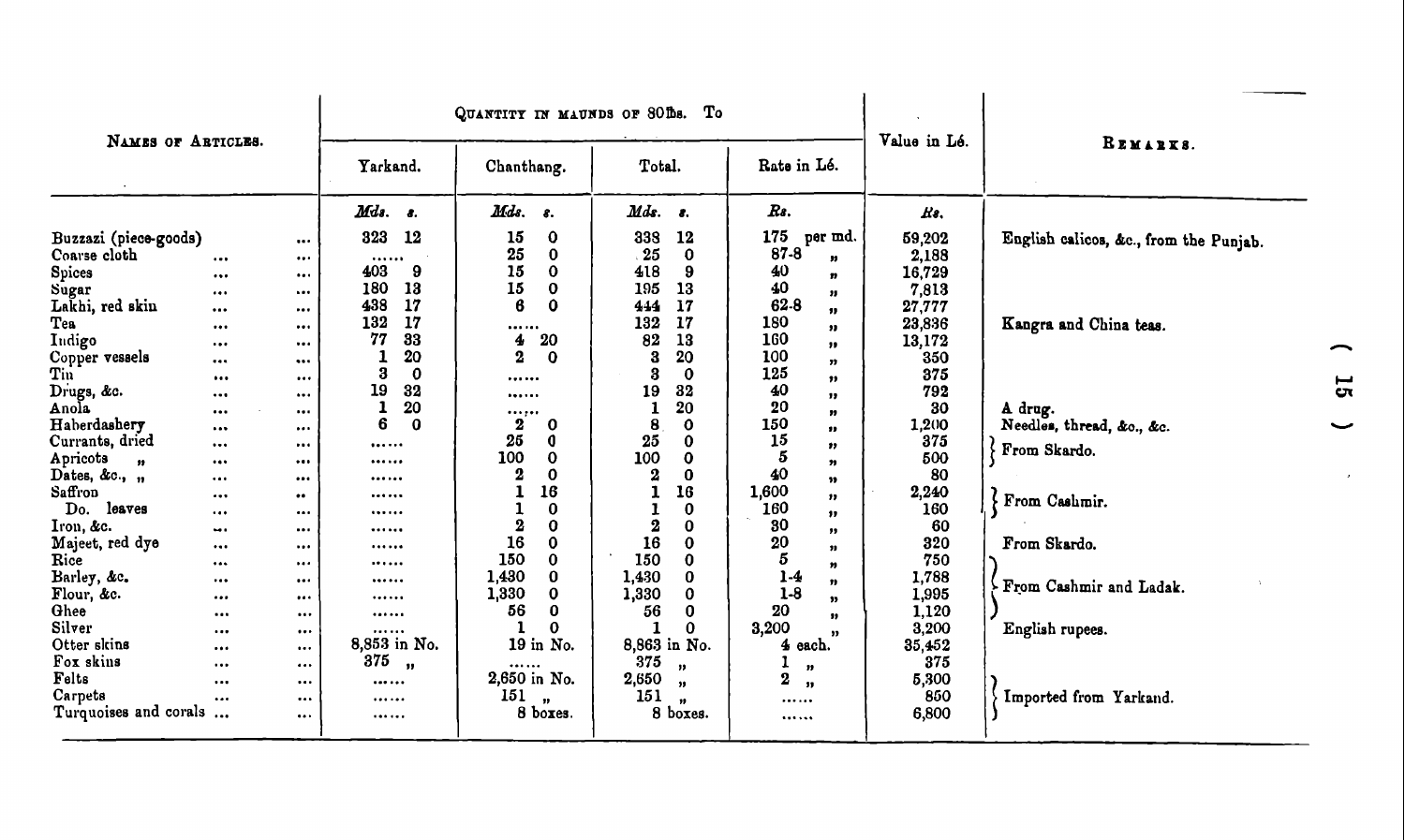|                                                                                                                                                                                                                                                                                                                        |                                                                                                                                                                                                                                                                      |                                                                                                                                                                |                                                                                                                                                                                                    | QUANTITY IN MAUNDS OF 80Ds. To                                                                                                                                                                                                                        |                                                                                                                                                                                                                                                                                  |                                                                                                                                                                                                                                                                                                                     | Value in Lé.                                                                                                                                      | REMARKS.                                                                                                                                                                                                                                                                                                                       |
|------------------------------------------------------------------------------------------------------------------------------------------------------------------------------------------------------------------------------------------------------------------------------------------------------------------------|----------------------------------------------------------------------------------------------------------------------------------------------------------------------------------------------------------------------------------------------------------------------|----------------------------------------------------------------------------------------------------------------------------------------------------------------|----------------------------------------------------------------------------------------------------------------------------------------------------------------------------------------------------|-------------------------------------------------------------------------------------------------------------------------------------------------------------------------------------------------------------------------------------------------------|----------------------------------------------------------------------------------------------------------------------------------------------------------------------------------------------------------------------------------------------------------------------------------|---------------------------------------------------------------------------------------------------------------------------------------------------------------------------------------------------------------------------------------------------------------------------------------------------------------------|---------------------------------------------------------------------------------------------------------------------------------------------------|--------------------------------------------------------------------------------------------------------------------------------------------------------------------------------------------------------------------------------------------------------------------------------------------------------------------------------|
| NAMES OF ARTICLES.                                                                                                                                                                                                                                                                                                     |                                                                                                                                                                                                                                                                      |                                                                                                                                                                | Yarkand.                                                                                                                                                                                           | Chanthang.                                                                                                                                                                                                                                            | Total.                                                                                                                                                                                                                                                                           | Rate in Lé.                                                                                                                                                                                                                                                                                                         |                                                                                                                                                   |                                                                                                                                                                                                                                                                                                                                |
| Koran, books<br>Guns, rifles, &o.<br>Powder and caps<br>Aniline dyes<br><b>Brocade</b><br>المداريات<br>Merino, &c.<br><b>Broadcloth</b><br>Cashmir Pushmina<br>Balti chadars<br>Embroidered cloth<br>Dariai<br>Wooden slates<br>Do.<br>poxes<br><b>Shoes</b><br>Kimsan, &o.<br>Puttu chadars<br>Kurus, silver<br>TOTAL | $\cdots$<br>$\cdots$<br><br>$\cdots$<br>$\bullet$<br><br>$\cdots$<br>$\bullet\bullet\bullet$<br>$\cdots$<br>$\bullet\bullet\bullet$<br>$\bullet\bullet$<br><br>$\bullet\bullet\bullet$<br>$\bullet\bullet\bullet$<br>$\cdots$<br>$\cdots$<br>$\bullet\bullet\bullet$ | $1 - 0.00$<br>$\cdots$<br>$\cdots$<br>$\cdots$<br>$\cdots$<br><br><br>$\cdots$<br><br><br>$\cdots$<br>$\cdots$<br><br>$\cdots$<br>$\cdots$<br><br><br>$\cdots$ | Mds. s.<br>2,000 in No.<br>70<br>$\mathbf{H}$<br>80 boxes.<br>15<br>$\Omega$<br>31 thans.<br>12<br>$\mathbf{H}$<br>5<br>$\bullet$<br>18 pairs.<br><br><br><br><br><br><br><br><br><br>1,587<br>-13 | Mds. s.<br><br><br><br><br>10 thans.<br>10<br>$\mathbf{H}$<br>$^{\bullet\bullet}$<br>10 pairs.<br>15<br>$\mathbf{H}$<br>3 thans.<br>45<br>$\bullet$<br>75 in No.<br>75<br>$\mathbf{v}$<br>85 pairs.<br>295 pieces.<br>55<br>115 in No.<br>36<br>3,198 | $Mds.$ $s.$<br>2,000 in No.<br>70<br>$\mathbf{H}$<br>80 boxes.<br>15<br>$\bf{0}$<br>41 thans.<br>22<br>$\mathbf{B}$<br>12<br><br>28 pairs.<br>15<br>$\bullet$<br>3 thans.<br>45<br>$^{\bullet}$<br>75 in No.<br>75<br>85 pairs.<br>295 pieces.<br>55<br>115 in No.<br>9<br>4,786 | $\boldsymbol{R}$ s.<br>2 each.<br><br>5 each.<br>20<br>$^{\prime\prime}$<br>100<br>"<br>50<br>$^{\bullet}$<br>150<br>,,<br>100<br>$\mathbf{r}$<br>40<br>"<br>25<br>"<br>$\bf{G}$<br>"<br>$\mathbf{1}$<br>m<br>$\overline{\mathbf{2}}$<br>n<br>$\mathbf{1}$<br>n<br><br>5<br>$^{\bullet}$<br>170<br>$\mathbf{r}$<br> | Rs.<br>4,000<br>3,730<br>400<br>300<br>4,100<br>1,100<br>1,800<br>2,800<br>600<br>75<br>270<br>75<br>150<br>85<br>73<br>275<br>19,550<br>2,54,212 | The guns and rifles chiefly of English make.<br>English.<br>English.<br>Pushmina chadars, sheets.<br>Silk manufactures from Yarkand.<br>From Cashmir.<br>Coloured leather.<br>From Yarkand.<br>To Yarkand<br>Rs. 1,96,323<br>$\ddotsc$<br>$\ddotsc$<br>57,889<br>$\lambda_n$ Chanthang<br>$\cdots$<br>$\cdots$<br>$\mathbf{H}$ |
|                                                                                                                                                                                                                                                                                                                        |                                                                                                                                                                                                                                                                      |                                                                                                                                                                |                                                                                                                                                                                                    |                                                                                                                                                                                                                                                       |                                                                                                                                                                                                                                                                                  |                                                                                                                                                                                                                                                                                                                     |                                                                                                                                                   | Rs. 2,54,212<br>Total.                                                                                                                                                                                                                                                                                                         |

**Contract Contract** 

 $\mathbf{X}$ 

## Exports from Ladak to Yarkand and Chanthang during 1869-(Concluded.)

16

 $\overline{\phantom{0}}$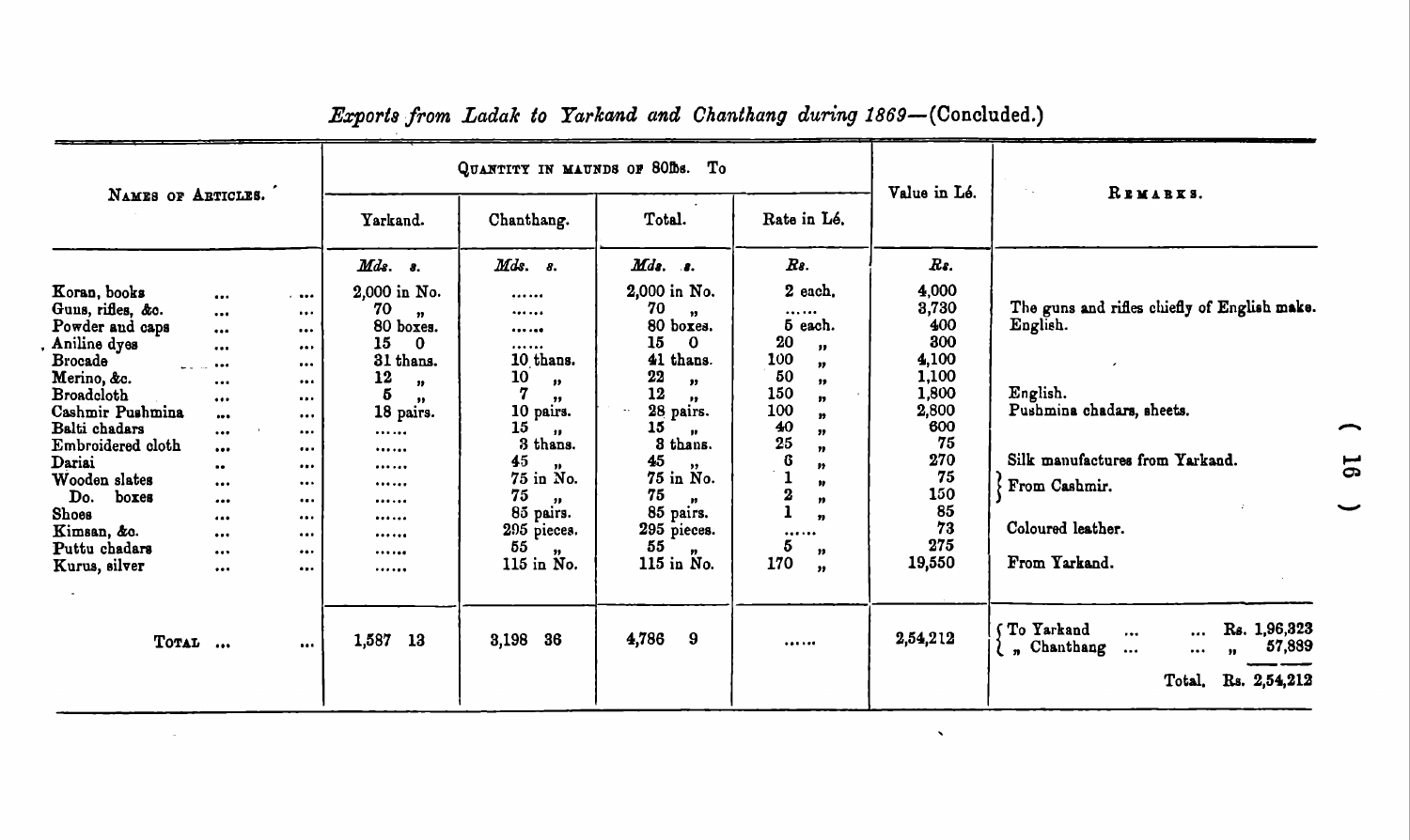|                                                                                                                                                   |                                                                                                                                                                                                                                                                                                                                                                                                                                                            |                                                                                                                                                                                                                               |                                                                                                                                                                                                                                                                                                                           |                                                                                                                                                                                                                                                                                                                                                                   | QUANTITY IN MAUNDS OF 80lbs.                                                                                                                                                                  | FROM                                                                                                                                                                                                                                                                                                                                                                                                    | Rate in Lé.                                                                                                                                                                                                                                                                                                                                                                                                                      | Value in Lé.                                                                                                                                                                                                 |                                                                                                                                                                                      |
|---------------------------------------------------------------------------------------------------------------------------------------------------|------------------------------------------------------------------------------------------------------------------------------------------------------------------------------------------------------------------------------------------------------------------------------------------------------------------------------------------------------------------------------------------------------------------------------------------------------------|-------------------------------------------------------------------------------------------------------------------------------------------------------------------------------------------------------------------------------|---------------------------------------------------------------------------------------------------------------------------------------------------------------------------------------------------------------------------------------------------------------------------------------------------------------------------|-------------------------------------------------------------------------------------------------------------------------------------------------------------------------------------------------------------------------------------------------------------------------------------------------------------------------------------------------------------------|-----------------------------------------------------------------------------------------------------------------------------------------------------------------------------------------------|---------------------------------------------------------------------------------------------------------------------------------------------------------------------------------------------------------------------------------------------------------------------------------------------------------------------------------------------------------------------------------------------------------|----------------------------------------------------------------------------------------------------------------------------------------------------------------------------------------------------------------------------------------------------------------------------------------------------------------------------------------------------------------------------------------------------------------------------------|--------------------------------------------------------------------------------------------------------------------------------------------------------------------------------------------------------------|--------------------------------------------------------------------------------------------------------------------------------------------------------------------------------------|
| $-180.291 -$                                                                                                                                      | NAMES OF ARTICLES.                                                                                                                                                                                                                                                                                                                                                                                                                                         |                                                                                                                                                                                                                               |                                                                                                                                                                                                                                                                                                                           | Cashmir.                                                                                                                                                                                                                                                                                                                                                          | Skardo.                                                                                                                                                                                       | Total.                                                                                                                                                                                                                                                                                                                                                                                                  |                                                                                                                                                                                                                                                                                                                                                                                                                                  |                                                                                                                                                                                                              | REMARKS.                                                                                                                                                                             |
| <b>Nay.</b><br>Iron<br>Honey<br>Tobacco<br>Rice<br>Soap<br>Majeet<br>Saffron<br>Ditto leaves<br>Silver<br>Oіl<br><b>Butter</b><br>Puttu, &c.<br>o | $\cdots$<br>$\cdots$<br>$\cdots$<br>$\cdots$<br>$\cdots$<br>$\cdots$<br>$\cdots$<br>$\ddotsc$<br>Lakhi, red skins<br>Anola, Hallela<br>$\ddotsc$<br>Currants, dried<br>Apricots, ditto<br>$\ddotsc$<br>Chadars, Pashmina<br>Misceln., combs, paper, &c.<br>Embroidered cloth<br>Kajri, horse trappings<br>Swords, guns, &c.<br>Shoes, &c. $\dots$<br>Chogas, cloth<br>Hashia (borders of shawls)<br>Wooden slates<br>Sultak, wooden boxes<br>Stone vessels | <br>$\cdots$<br>$\bullet\bullet\bullet$<br><br>$\cdots$<br><br><br><br><br>$\cdots$<br><br><br>$\cdots$<br>$\cdots$<br>$\cdots$<br><br>$\cdots$<br>$\cdots$<br><br>$\cdots$<br>$\ddotsc$<br>$\cdots$<br>$\ddotsc$<br>$\cdots$ | <br>$\cdots$<br>$\cdots$<br>$\cdots$<br>$\cdots$<br>$\cdots$<br>$\cdots$<br>$\cdots$<br><br>$\bullet\bullet\bullet$<br>$\cdots$<br>$\cdots$<br>$\bullet$<br>$\cdots$<br>$\cdots$<br>$\cdots$<br>$\cdots$<br>$\ddotsc$<br><br>$\cdots$<br>$\cdots$<br>$\cdots$<br>$\cdots$<br>$\cdots$<br>$\cdots$<br>$\cdots$<br>$\cdots$ | Mds. s.<br>10<br>10<br>32<br>14<br>48<br>34<br>841<br>$\mathbf 0$<br>30<br>4<br><br>38<br>0<br>5<br>$\boldsymbol{9}$<br>26<br>75<br>12<br>$\mathbf 0$<br>$\mathbf{a}$<br>0<br><br><br><br>35 pairs.<br>39 thans.<br>591 in No.<br>16 thans.<br>7 in No.<br>15<br>$\bullet$<br>3,204 pairs<br>$2$ in No.<br>250 yards.<br>64 in No.<br>65<br>$^{\prime\prime}$<br> | Mds. s.<br><br><br><br><br><br>37<br>13<br><br><br><br><br><br><br>15<br>$\Omega$<br>85<br>$\mathbf 0$<br>46<br>$\mathbf 0$<br>93 pairs.<br><br><br><br><br><br><br><br><br><br><br>35 in No. | $Mds.$ $s.$<br>10<br>10<br>14<br>32<br>48<br>34<br>341<br>$\bf{0}$<br>30<br>4<br>13<br>87<br>38<br>1<br>0<br>1<br>5<br>9<br>75<br>26<br>12<br>$\mathbf o$<br>3<br>$\Omega$<br>15<br>0<br>85<br>$\bf{0}$<br>46<br>$\bf{0}$<br>128<br>0<br>39 thans.<br>591 in No.<br>16 thans.<br>7 in No.<br>15<br>$^{\bullet}$<br>3,204 pairs.<br>$2$ in No.<br>250 yds.<br>64 in No.<br>65<br>"<br>35<br>$\mathbf{r}$ | $R_{\rm s}$ .<br>30 per md.<br>25<br>,,<br>20<br>$\mathbf{v}$<br>5<br>$\mathbf{H}$<br>40<br>$\boldsymbol{\mathcal{D}}$<br>20<br>$\boldsymbol{v}$<br>1,600<br>19<br>160<br>$\bullet$<br>3,200<br>$\mathbf{v}$<br>$62 - 8$<br>$\overline{\mathbf{u}}$<br>20<br>, 1<br>25<br>"<br>15<br>"<br>5<br>11<br>20<br>n<br>$\cdots$<br><br><br>8 each.<br>8<br>n<br><br><br>80 each.<br>1 per yd.<br>each.<br>2<br>99.<br>1<br>$\mathbf{B}$ | $Rs$ .<br>308<br>371<br>975<br>1,705<br>190<br>269<br>2,120<br>160<br>16,720<br>4,728<br>240<br>75<br>225<br>425<br>920<br>5,288<br>246<br>602<br>128<br>56<br>425<br>3,185<br>160<br>250<br>64<br>130<br>35 | Red dye.<br>English rupees.<br>Prepared in Cashmir.<br>Medicinal drugs.<br>Of Cashmir manufacture.<br>Embroidered robes.<br>Takhta mashk used in Lhassa.<br>Used for carrying flour. |
|                                                                                                                                                   |                                                                                                                                                                                                                                                                                                                                                                                                                                                            | TOTAL                                                                                                                                                                                                                         | $\cdots$                                                                                                                                                                                                                                                                                                                  | 518<br>-19                                                                                                                                                                                                                                                                                                                                                        | 159<br>37                                                                                                                                                                                     | 678<br>16                                                                                                                                                                                                                                                                                                                                                                                               |                                                                                                                                                                                                                                                                                                                                                                                                                                  | 40,002                                                                                                                                                                                                       |                                                                                                                                                                                      |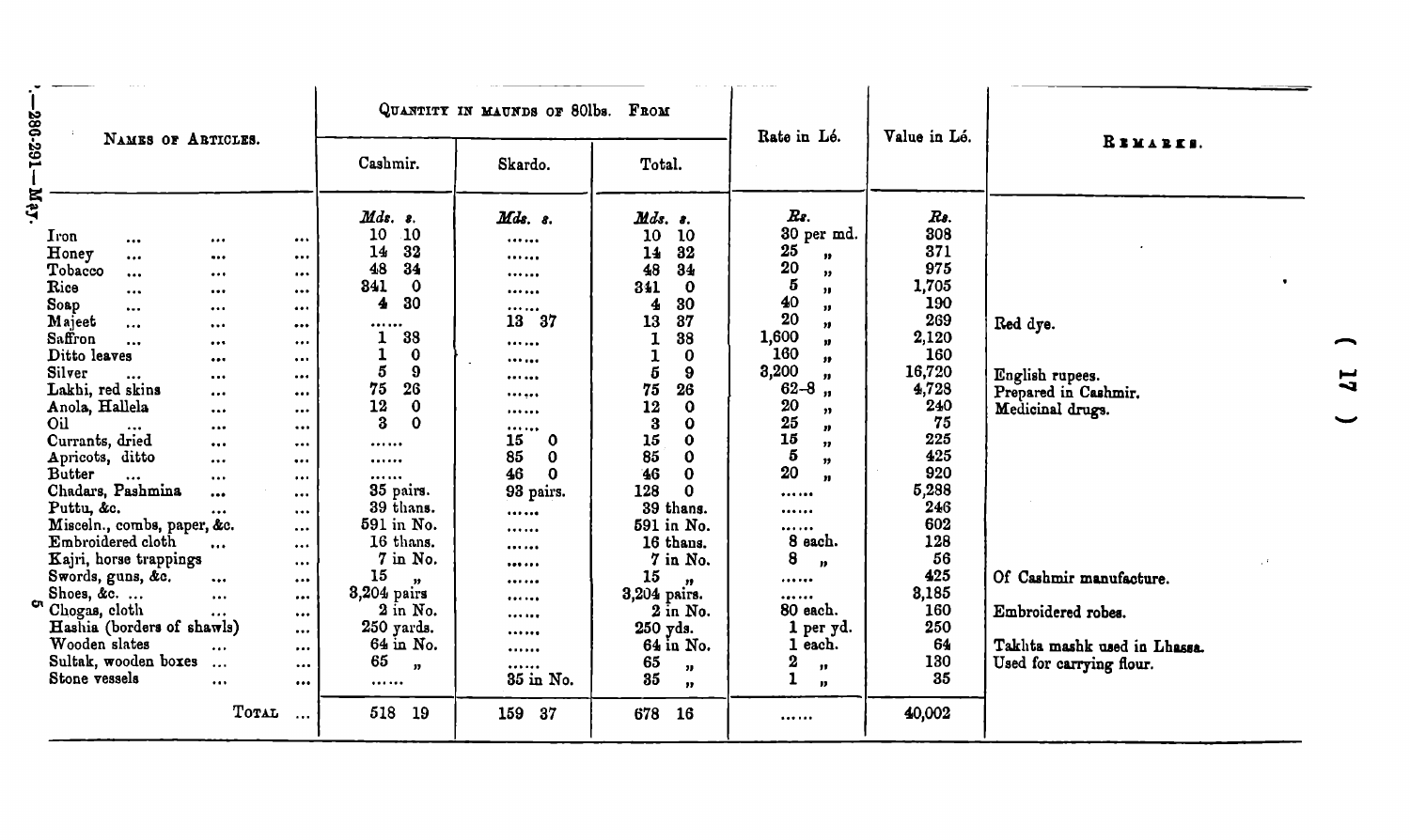| NAMES OF ARTICLES.                                                                                                                                                                                                                                                                                                                                                                                                                                 |                                                                                                                                                                                                                                                                                                   |                                                                                                                                                                                                                                                                                                                               | QUANTITY IN MAUNDS OF 80Ths.<br>To                                                                                                                                                                                                                                                                                                                          |                                                                                                                                                                                                                                                                                   |                                                                                                                                                                                                                                                                                                                                                                                                                                                                                                                                                 |                                                                                                                                                                                                                                                                                                                                                                                                                                                                                                                              |                                                                                                                                                                                                                                    |                                                                                                                                                                                                                                                                                                                                                                                                                                                                                                                                      |
|----------------------------------------------------------------------------------------------------------------------------------------------------------------------------------------------------------------------------------------------------------------------------------------------------------------------------------------------------------------------------------------------------------------------------------------------------|---------------------------------------------------------------------------------------------------------------------------------------------------------------------------------------------------------------------------------------------------------------------------------------------------|-------------------------------------------------------------------------------------------------------------------------------------------------------------------------------------------------------------------------------------------------------------------------------------------------------------------------------|-------------------------------------------------------------------------------------------------------------------------------------------------------------------------------------------------------------------------------------------------------------------------------------------------------------------------------------------------------------|-----------------------------------------------------------------------------------------------------------------------------------------------------------------------------------------------------------------------------------------------------------------------------------|-------------------------------------------------------------------------------------------------------------------------------------------------------------------------------------------------------------------------------------------------------------------------------------------------------------------------------------------------------------------------------------------------------------------------------------------------------------------------------------------------------------------------------------------------|------------------------------------------------------------------------------------------------------------------------------------------------------------------------------------------------------------------------------------------------------------------------------------------------------------------------------------------------------------------------------------------------------------------------------------------------------------------------------------------------------------------------------|------------------------------------------------------------------------------------------------------------------------------------------------------------------------------------------------------------------------------------|--------------------------------------------------------------------------------------------------------------------------------------------------------------------------------------------------------------------------------------------------------------------------------------------------------------------------------------------------------------------------------------------------------------------------------------------------------------------------------------------------------------------------------------|
|                                                                                                                                                                                                                                                                                                                                                                                                                                                    |                                                                                                                                                                                                                                                                                                   |                                                                                                                                                                                                                                                                                                                               | Cashmir.                                                                                                                                                                                                                                                                                                                                                    | Skardo.                                                                                                                                                                                                                                                                           | Total.                                                                                                                                                                                                                                                                                                                                                                                                                                                                                                                                          | Rate in Lé.                                                                                                                                                                                                                                                                                                                                                                                                                                                                                                                  | Value in Lé.                                                                                                                                                                                                                       | REMARKS.                                                                                                                                                                                                                                                                                                                                                                                                                                                                                                                             |
| Pushm, white<br>Ditto, black<br>Bhung<br>Tea, brick, green<br>Buzzazi, piece-goods<br>Coarse cloth<br>Sugar<br>Borax<br>Phulli, soda earth<br>Copper vessels<br>Iron<br>Silk<br>Jade stones<br>Pushmina thread<br>Dried apricots<br>Cotton<br>Numda, felts<br>Carpets<br>Pushmina chadars<br>Puttu<br>Posteen<br>Shoes<br>Guns and swords<br>Koran, copies of<br>Chowries, Yaks' tails<br>Gold thread, false<br>Dariai<br>Mushru<br>Silks, Chinese | $\cdots$<br><br>$\cdots$<br><br><br>$\cdots$<br><br>$\cdots$<br>$\cdots$<br><br>$\cdots$<br><br>$\cdots$<br>$\cdots$<br>$\cdots$<br>$\cdots$<br>$\cdots$<br>$\cdots$<br>$\cdots$<br>$\cdots$<br>$\cdots$<br>$\ddotsc$<br>$\cdots$<br>$\cdots$<br>$\cdots$<br><br>$\cdots$<br>$\cdots$<br>$\cdots$ | $\cdots$<br><br>$\bullet$ . $\bullet$<br><br>$\cdots$<br>$\cdots$<br>$\cdots$<br><br><br>$\cdots$<br>$\cdots$<br><br>$\cdots$<br>$\cdots$<br>$\cdots$<br>$\cdots$<br>$\cdots$<br>$\cdots$<br>$\cdots$<br>$\cdots$<br>$\cdots$<br>$\cdots$<br>$\cdots$<br>$\cdots$<br>$\cdots$<br>$\cdots$<br>$\cdots$<br>$\cdots$<br>$\cdots$ | Mds.<br>8.<br>614<br>$\bf{0}$<br>92<br>39<br>11<br>$\Omega$<br>25<br>158<br><br><br><br>15<br>14<br>25<br>24<br><br><br><br>$\bf{0}$<br>7<br>$\bf{2}$<br>9<br>16<br>0<br>$\Omega$<br>8<br>751 in No.<br>25<br>Λ<br>12 pairs.<br>19 in No.<br>$\bf{2}$<br>$^{\bullet}$<br><br>.<br>.<br>$5$ in No.<br>1 bundle.<br>14 thans.<br>6<br>,,<br>2<br>$\mathbf{P}$ | $\mathbf{M}$ ds.<br>8.<br>34<br>8<br><br>8<br>37<br>$\boldsymbol{2}$<br>0<br>18<br>18<br>13<br>1<br>15<br><br><br>15<br>21<br>14<br>4<br>$\bf{2}$<br>0<br><br><br><br><br>54 in No.<br><br><br><br><br>7 pairs.<br>$4$ in No.<br>6<br>$\overline{\mathbf{r}}$<br><br><br><br><br> | Mds.<br>8.<br>622<br>34<br>39<br>92<br>37.<br>19<br>160<br>25<br>18<br>18<br>$\mathbf{1}$<br>13<br>15<br>1<br>15<br>14<br>25<br>24<br>21<br>15<br>$\boldsymbol{4}$<br>14<br>$\bf{0}$<br>$\boldsymbol{2}$<br>$\mathbf 0$<br>7<br>$\overline{\mathbf{2}}$<br>9<br>0<br>16<br>ი<br>8<br>805 in No.<br>25<br>$\mathbf{H}$<br>12 pairs.<br>19 in No.<br>$\boldsymbol{2}$<br>$\mathbf{v}$<br>7 pairs.<br>$4$ in No.<br>6<br>$, \, \cdot$<br>5<br>$\boldsymbol{v}$<br>1 bundle.<br>14 thans.<br>6<br>33<br>$\boldsymbol{2}$<br>$\overline{\mathbf{r}}$ | $\mathbb{R}$ s.<br>50<br>per md.<br>25<br>99<br>62-8<br>$\mathbf{p}$<br>180<br>$\mathbf{v}$<br>175<br>$\boldsymbol{\eta}$<br>87-8<br>$\bullet$<br>40<br>$\boldsymbol{\eta}$<br>10<br>$\bullet$<br>$1-4$<br>$\mathbf{H}$<br>100<br>$\mathbf{H}$<br>30<br>$\boldsymbol{\eta}$<br>400<br>$\mathbf{H}$<br><br>320<br>"<br>5<br>$\mathbf{B}$<br>40<br>,,<br>$\boldsymbol{2}$<br>each.<br><br><br><br>12<br>$^{\prime\prime}$<br>$\mathbf{I}$<br>n<br><br>2<br>"<br>$1-4$<br>m<br>5<br>$\bullet$<br>6<br>11<br>4<br>11<br>50<br>,, | $Rs$ .<br>31,143<br>2,325<br>1,236<br>28,912<br>2,228<br>116<br>55<br>154<br>33<br>2,138<br>132<br>20<br>200<br>712<br>2<br>8<br>1,610<br>172<br>240<br>152<br>24<br>$\boldsymbol{7}$<br>70<br>12<br>6<br>5<br>84<br>24<br>$100 -$ | From Yarkand and Chanthang.<br>Ditto.<br>Ditto.<br>Brick tea from Lhassa.<br>English goods imported from the Punjab.<br>From the Punjab.<br>Ditto.<br>Ditto.<br>From Yarkand.<br>Ditto.<br>Thread spun in Ladak.<br>From Skardo.<br>From Yarkand.<br>Ditto.<br>Ditto.<br>From Bultistan.<br>Made in Ladak.<br>Made of Ladak lamb-skins.<br>Made in Sirinuggur.<br>Of Indian make.<br>From the Punjab.<br>From Yarkand.<br>Russian, brought from Yarkand.<br>Silk fabrics from Yarkand.<br>Silk and cotton<br>ditto.<br>From Yarkand. |
|                                                                                                                                                                                                                                                                                                                                                                                                                                                    | TOTAL                                                                                                                                                                                                                                                                                             | $\ddotsc$                                                                                                                                                                                                                                                                                                                     | 920<br>22                                                                                                                                                                                                                                                                                                                                                   | 66<br>30                                                                                                                                                                                                                                                                          | 12<br>987                                                                                                                                                                                                                                                                                                                                                                                                                                                                                                                                       |                                                                                                                                                                                                                                                                                                                                                                                                                                                                                                                              | 71,919                                                                                                                                                                                                                             |                                                                                                                                                                                                                                                                                                                                                                                                                                                                                                                                      |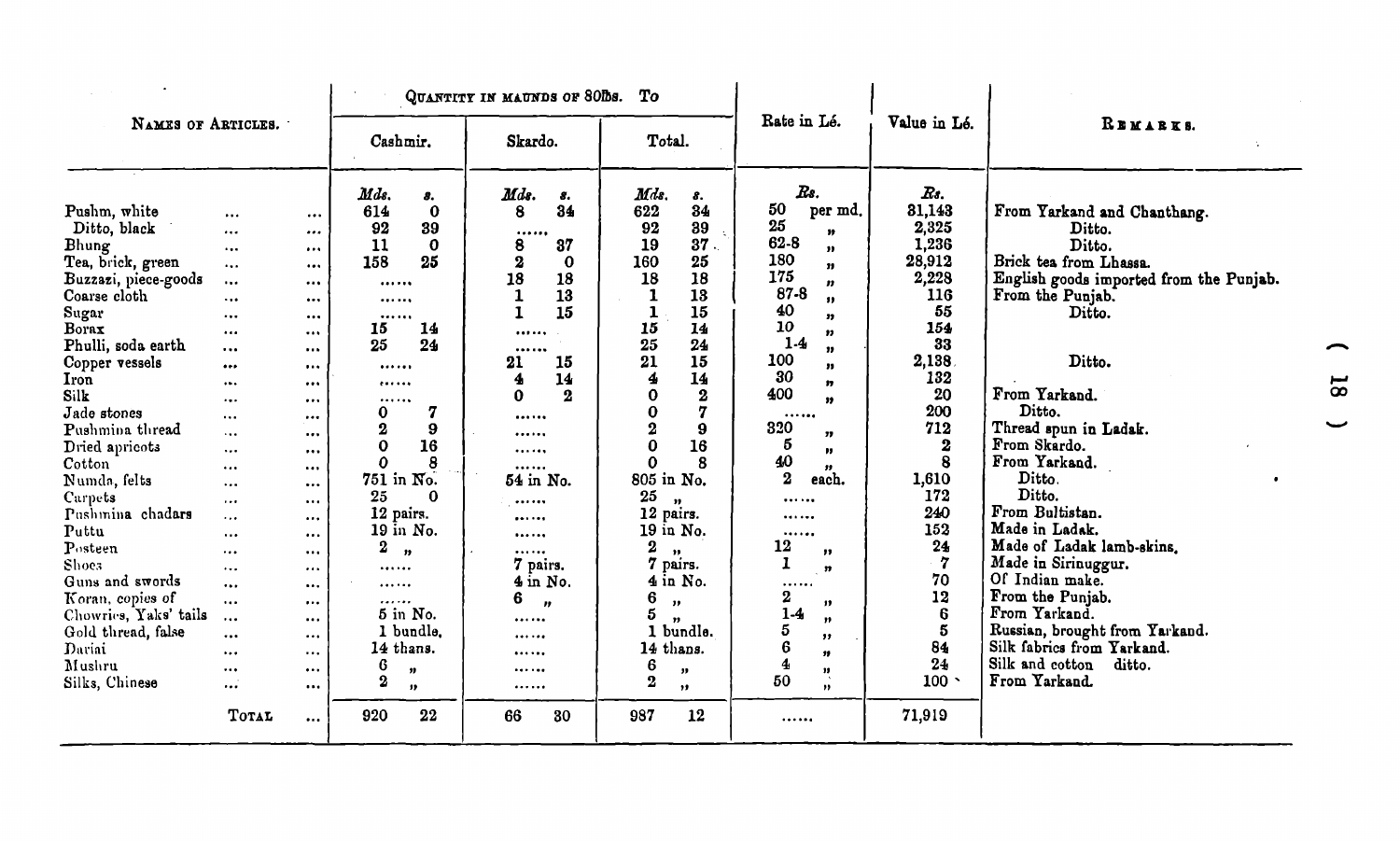## **No. 260, dated 26th February 1870.**

From-T. H. THORNTON, Esq., D.C.L., Secy. to Govt., Punjab and its Dependencies. To-DR. H. CAYLEY, late on Special Duty at Ladakh.

I AM desired to acknowledge receipt of your Report, without date, but received on the 2nd February, on the trade of Ladak during the past season, and, in reply, to state as follows  $:$   $-$ 

**2.** The Hon'ble the Lieutenant-Governor observes with satisfaction **the**  favourable account given in the Report of the continued co-operation of His Highness the Maharaja and his officials in opening out trade and putting an end to the opposition of the late Thannadar of Ladakh and his agents. An expression of His Honor's gratification will be conveyed to His Highness. As observed in your 4th paragraph, arrangements have been recently made wl~ereby 'His Highness tbe Mabnraja has agreed to abolish **ira toto** all transit duties on goods passing between British India and Eastern Turkistan, and **vice uerad,** but the detalls of **the** arrangements being still under consideration, no further remarks are called for on the subject at present.

**3.** With regard to the state of the roads, their improvement must be a mattcr of time; but His Honor believes that the subject is engaging **the**  serious attention of His Highness the Maharaja; in our own territory a good deal has been done, and the authorities of Kangra are doing all that can be done with the limited means at their disposal. But this subject will probably form an important feature in the arrangements and negotiations now on foot, and need not be further adverted to in this place. With regard to carriage, His Highness the Maharuja llas taken steps to procure **a** large supply of ponies suitable for carrying merchandize, and in Kullu and Lahoul a mule train is being organized by Captain Harcourt, the Assistant Commissioner. **The**  recent reduction in the weight of merchandize allowed to be carried on a single mule or pony in Lahoul was made on grounds of humanity, and at the urgent request of the local authorities of Kullu. Under these circumstances, His Honor cannot consent to reconsider the orders passed, even though inconvenience result therefrom, but he has no doubt the difficulty will ere long be satisfactorily overcome.

**4.** It appears that the value of trade passing through Ladak in 1869 was about six and a half lakhs of rupees, to five and a quarter lakhs of rupees in 1868, exclusive of ponies and mules and gold and silver ingots; but it is explained that if only the *through* traffic between British India and Eastern Turkistan is taken into consideration, the increase is in a far greater ratio, viz., from about three laklis of rupees to about five laklis. Among imports the large increase in the importation of raw silk is satisfactory; the aggregate value of exports from the Punjab was, it appears, somewhat less than in 1868; but the increasing demand for tea, piece-goods, and dyes, is encouraging.

**5.** Bis Honor highly appreciates the energy and public spirit of the adventurous trader Tara Sing, of Rawalpindi, and, as a mark of his appreciation, will, as suggested, grant Tara Sing the privilege of a seat in tlie Lieutenant-Governor's Durbars. A khillut of Rupees 50 can be bestowed **on** Blloniad Ali, and His Highness tho Maharaja will be aslced to permit ICazi Kutub Deen to receive a khillut of Rupees 100 in value.

**6.** The summary of news contained in paragraphs 26 **to** 30 of your Report is interesting, but calls for no remarks on the present occasion.

**NO. 288. No. 841 P., dated 23rd May 1870.** 

**Prom-C. U. AITCHISON, Esq.,** Offg. **Secy. to Govt. of Iudia, Foreign Dept., with G.-G.**  To-T. H. THORNTON, Esq., D.C.L., Secretary to Government of Punjab.

**WITH** reference to your letter dated 25th Pebruaiy **1870,** No. **76-263,**  forwarding a copy of Dr. Cayley's Report on Ladak trade for the season